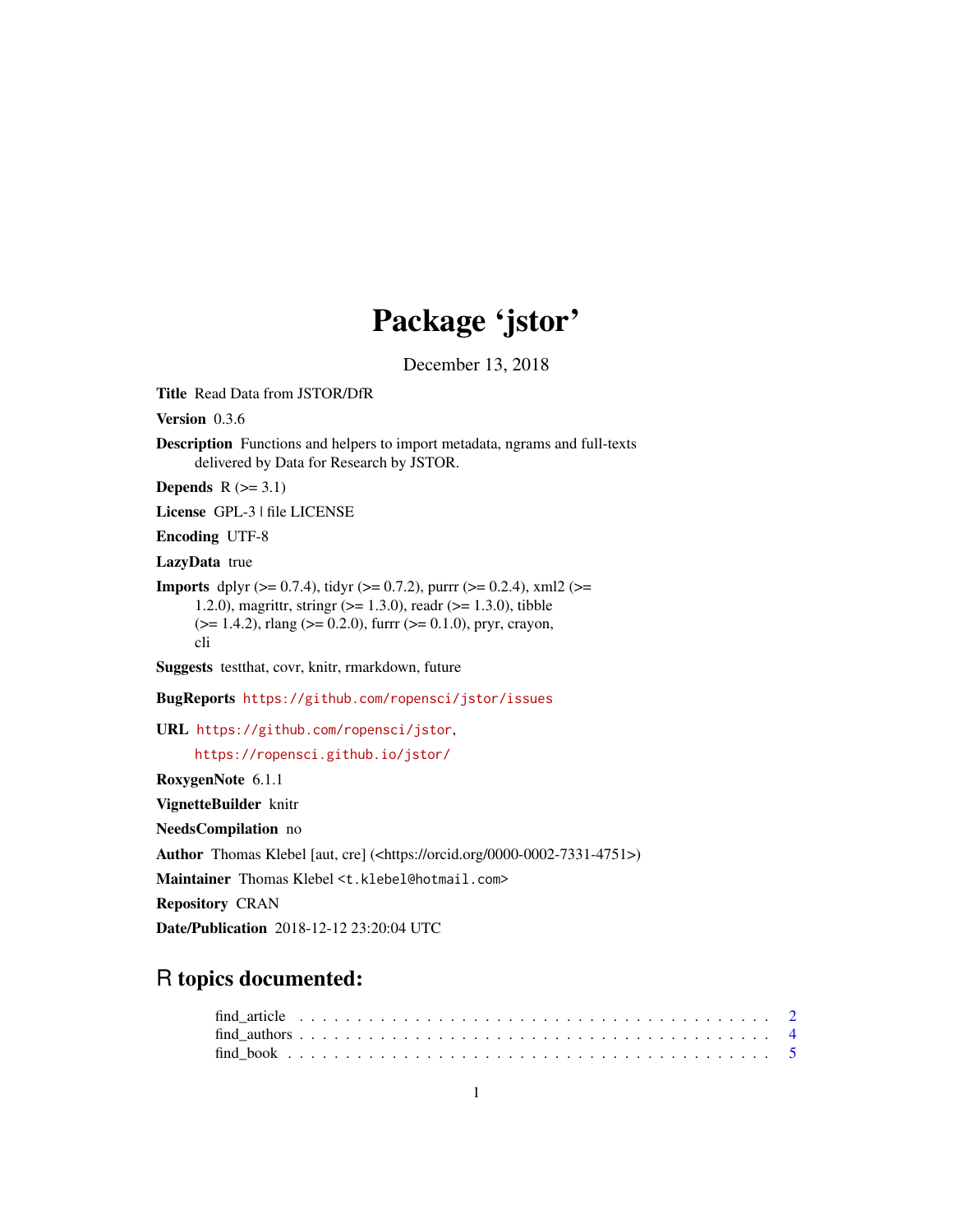<span id="page-1-0"></span>

|       |                                                                                                                                                  | - 6                       |
|-------|--------------------------------------------------------------------------------------------------------------------------------------------------|---------------------------|
|       |                                                                                                                                                  | $\overline{7}$            |
|       |                                                                                                                                                  | $\overline{\phantom{0}}8$ |
|       |                                                                                                                                                  | 9                         |
|       |                                                                                                                                                  | 9                         |
|       |                                                                                                                                                  | -10                       |
|       |                                                                                                                                                  |                           |
|       |                                                                                                                                                  |                           |
|       |                                                                                                                                                  | -13                       |
|       |                                                                                                                                                  | 13                        |
|       |                                                                                                                                                  | 14                        |
|       |                                                                                                                                                  | -15                       |
|       |                                                                                                                                                  | -17                       |
|       |                                                                                                                                                  |                           |
|       |                                                                                                                                                  | <sup>18</sup>             |
|       |                                                                                                                                                  |                           |
|       |                                                                                                                                                  |                           |
|       |                                                                                                                                                  | 21                        |
|       |                                                                                                                                                  |                           |
|       |                                                                                                                                                  |                           |
|       | $\text{jet\_get\_journal\_overview} \dots \dots \dots \dots \dots \dots \dots \dots \dots \dots \dots \dots \dots \dots \dots \dots \dots \dots$ |                           |
|       |                                                                                                                                                  |                           |
|       |                                                                                                                                                  | 25                        |
|       |                                                                                                                                                  | 26                        |
|       |                                                                                                                                                  | 27                        |
|       |                                                                                                                                                  | 29                        |
|       |                                                                                                                                                  | 30                        |
|       |                                                                                                                                                  |                           |
|       |                                                                                                                                                  |                           |
|       |                                                                                                                                                  |                           |
|       |                                                                                                                                                  |                           |
| Index |                                                                                                                                                  | 33                        |

find\_article *Defunct: Extract meta information for articles*

## Description

This function will be removed in the next release. Please use jst\_get\_article() instead.

## Usage

```
find_article(file_path)
```
## Arguments

file\_path A .xml-file for a journal-article.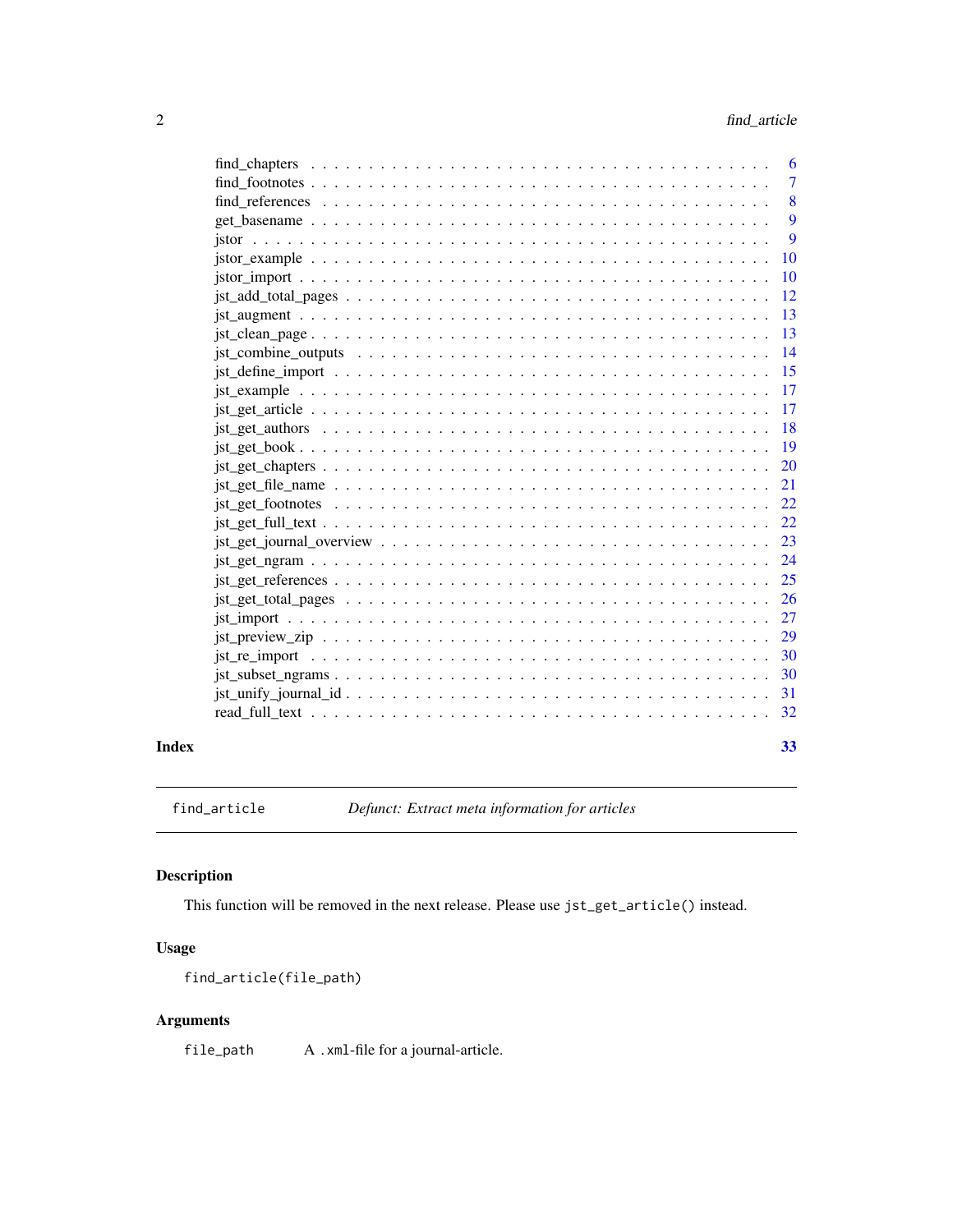## find\_article 3

## Value

A tibble containing the extracted meta-data with the following columns:

- basename\_id *(chr)*: The filename of the original .xml-file. Can be used for joining with other parts (authors, references, footnotes, full-texts).
- journal\_doi *(chr)*: A registered identifier for the journal.
- journal\_jcode *(chr)*: A identifier for the journal like "amerjsoci" for the "American Journal of Sociology".
- journal pub id *(chr)*: Similar to journal jcode. Most of the time either one is present.
- journal\_title *(chr)*: The title of the journal.
- article\_doi *(chr)*: A registered unique identifier for the article.
- article\_jcode *(chr)*: A unique identifier for the article (not a DOI).
- article\_pub\_id *(chr)*: Infrequent, either part of the DOI or the article\_jcode.
- article type *(chr)*: The type of article (research-article, book-review, etc.).
- article\_title *(chr)*: The title of the article.
- volume *(chr)*: The volume the article was published in.
- issue *(chr)*: The issue the article was published in.
- language *(chr)*: The language of the article.
- pub\_day *(chr)*: Publication day, if specified.
- pub\_month *(chr)*: Publication month, if specified.
- pub\_year *(int)*: Year of publication.
- first\_page *(int)*: Page number for the first page of the article.
- last\_page *(int)*: Page number for the last page of the article.
- page\_range *(chr)*: The range of pages for the article.

A note about publication dates: always the first entry is being extracted, which should correspond to the oldest date, in case there is more than one date.

## Examples

```
## Not run:
find_article(jstor_example("sample_with_references.xml"))
## End(Not run)
```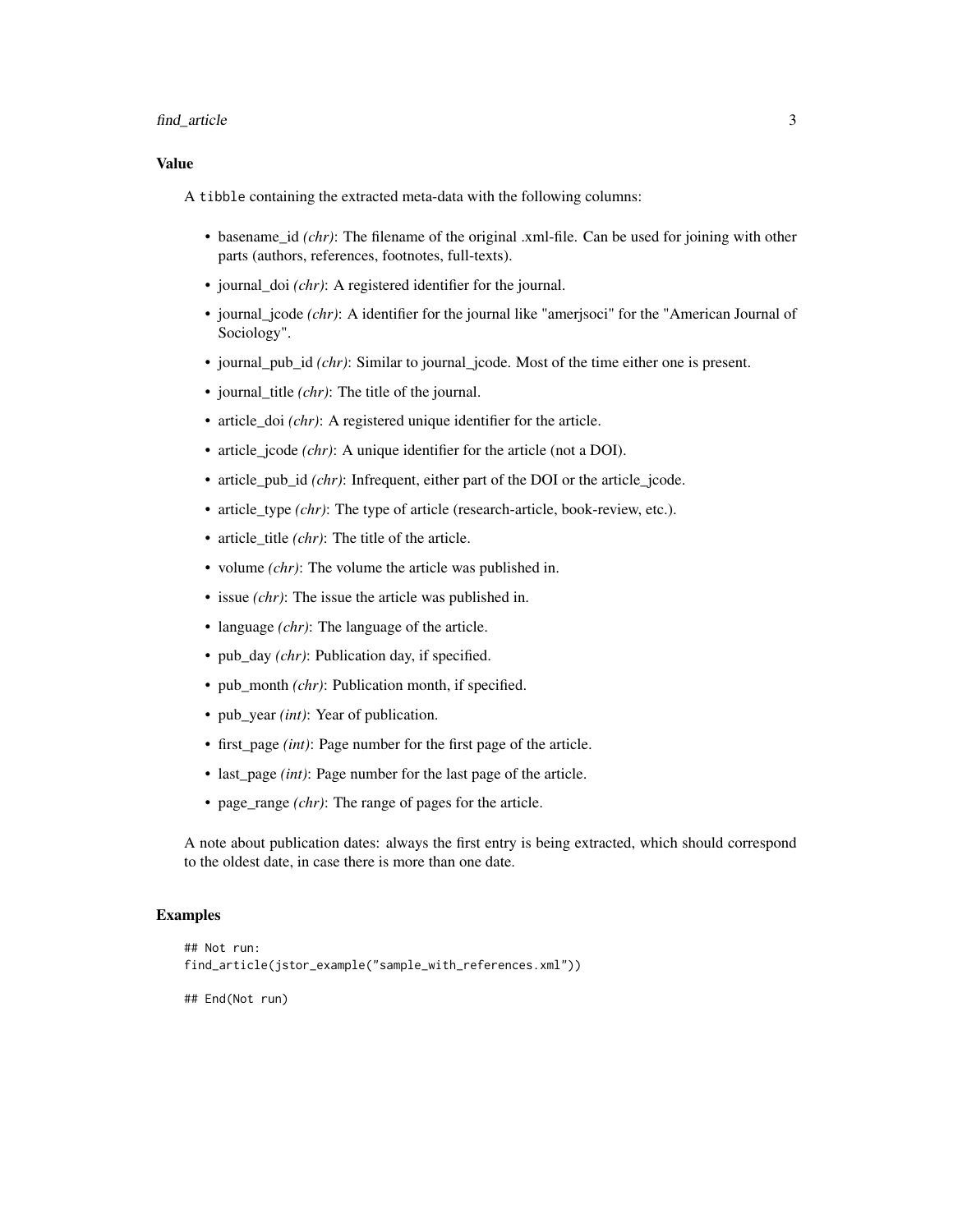<span id="page-3-1"></span><span id="page-3-0"></span>

This function will be removed in the next release. Please use jst\_get\_authors() instead.

## Usage

find\_authors(file\_path)

## Arguments

file\_path A .xml-file from JSTOR containing meta-data.

## Details

The function returns a tibble with the following six columns:

- *prefix*: in case there was a prefix to the name, like "Dr.".
- *given\_name*: The author's given name, like "Albert".
- *surname*: The author's surname like "Einstein".
- *string\_name*: In some cases data the name is not available in separate fields, but just as a complete string: "Albert Einstein".
- *suffix*: a suffix to the name, like "Jr.".
- *author\_number*: The authors are enumerated in the order they appear in the data.

## Value

A tibble containing the extracted authors. All empty fields are NA\_character.

#### Examples

```
## Not run:
find_authors(jstor_example("sample_with_references.xml"))
```
## End(Not run)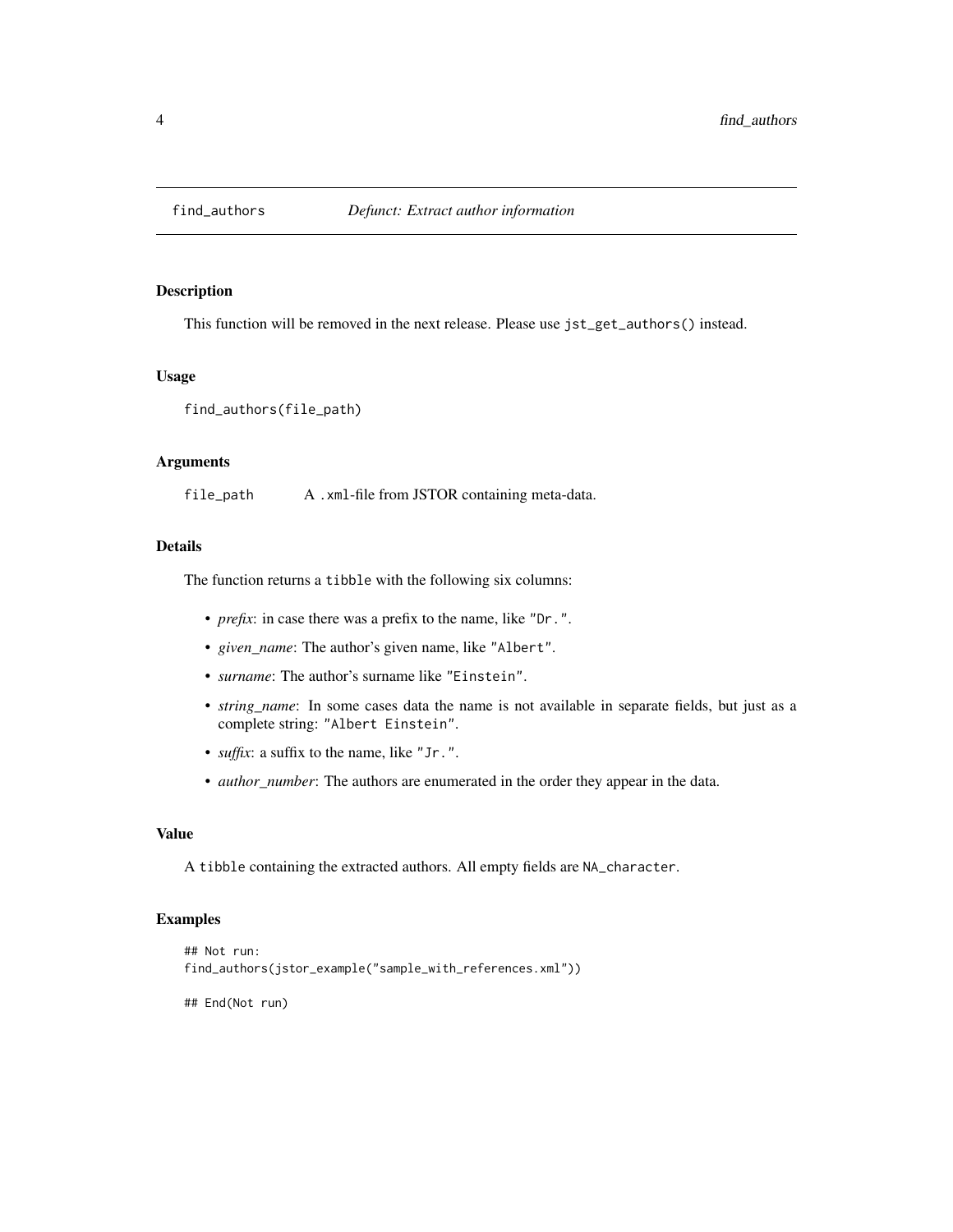<span id="page-4-0"></span>

This function will be removed in the next release. Please use jst\_get\_book() instead.

## Usage

```
find_book(file_path)
```
## Arguments

file\_path A .xml-file for a book or research report.

#### Details

find\_book() extracts meta-data from JSTOR-XML files for book chapters.

## Value

A tibble containing the extracted meta-data with the following columns:

- basename\_id *(chr)*: The filename of the original .xml-file. Can be used for joining with other data for the same file.
- discipline *(chr)*: The discipline from the discipline names used on JSTOR.
- book\_id *(chr)*: The book id of type "jstor", which is not a registered DOI.
- book\_title *(chr)*: The title of the book.
- book\_subtitle *(chr)*: The subtitle of the book.
- pub\_day *(int)*: Publication day, if specified.
- pub\_month *(int)*: Publication month, if specified.
- pub\_year *(int)*: Year of publication.
- isbn *(chr)*: One or more entries for the book's ISBN. If two or more, separated by "; ".
- publisher\_name *(chr)*: The name of the publisher.
- publisher\_loc *(chr)*: The location of the publisher.
- n\_pages *(int)*: The number of pages.
- language *(chr)*: The language of the book.

A note about publication dates: always the first entry is being extracted, which should correspond to the oldest date, in case there is more than one date.

#### Examples

```
## Not run:
find_book(jstor_example("sample_book.xml"))
```
## End(Not run)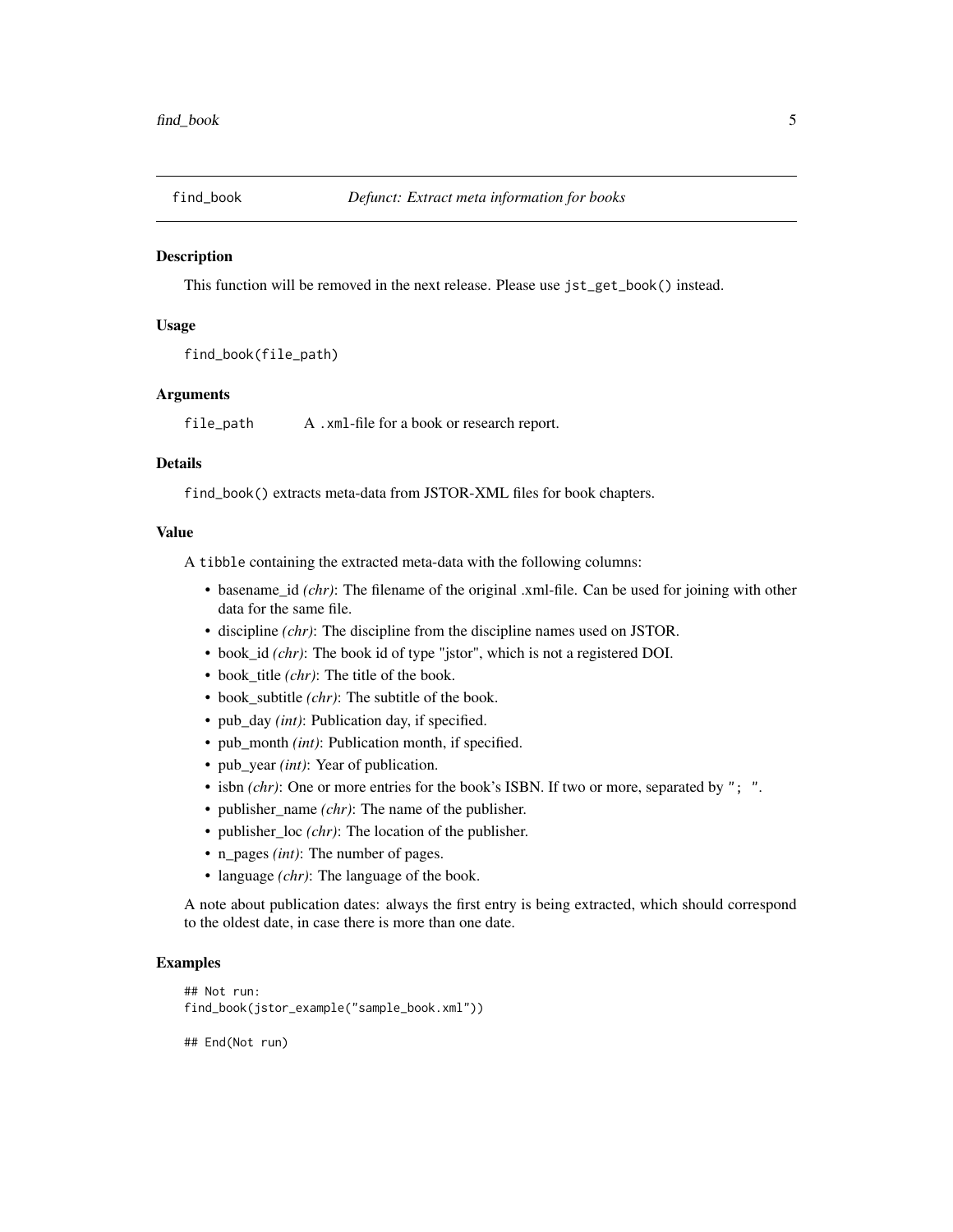<span id="page-5-0"></span>

This function will be removed in the next release. Please use jst\_get\_chapters() instead.

## Usage

```
find_chapters(file_path, authors = FALSE)
```
## Arguments

| file_path | The path to a .xml-file for a book or research report.                             |
|-----------|------------------------------------------------------------------------------------|
| authors   | Extracting the authors is an expensive operation which makes the function $\sim$ 3 |
|           | times slower, depending on the number of chapters and the number of authors.       |
|           | Defaults to FALSE. Use authors = TRUE to import the authors too.                   |

## Details

find\_chapters() extracts meta-data from JSTOR-XML files for book chapters.

Currently, find\_chapters() is quite a lot slower than most of the other functions. It is roughly 10 times slower than find\_book, depending on the number of chapters to extract.

#### Value

A tibble containing the extracted meta-data with the following columns:

- book\_id *(chr)*: The book id of type "jstor", which is not a registered DOI.
- basename\_id *(chr)*: The filename of the original .xml-file. Can be used for joining with other data for the same file.
- part\_id *(chr)*: The id of the part.
- part\_label *(chr)*: A label for the part, if specified.
- part\_title *(chr)*: The title of the part.
- part\_subtitle *(chr)*: The subtitle of the part, if specified.
- authors *(list)*: A list-column with information on the authors. Can be unnested with [tidyr::unnest\(\)](#page-0-0). See the examples and [find\\_authors\(\)](#page-3-1).
- abstract *(chr)*: The abstract to the part.
- part\_first\_page *(chr)*: The page where the part begins.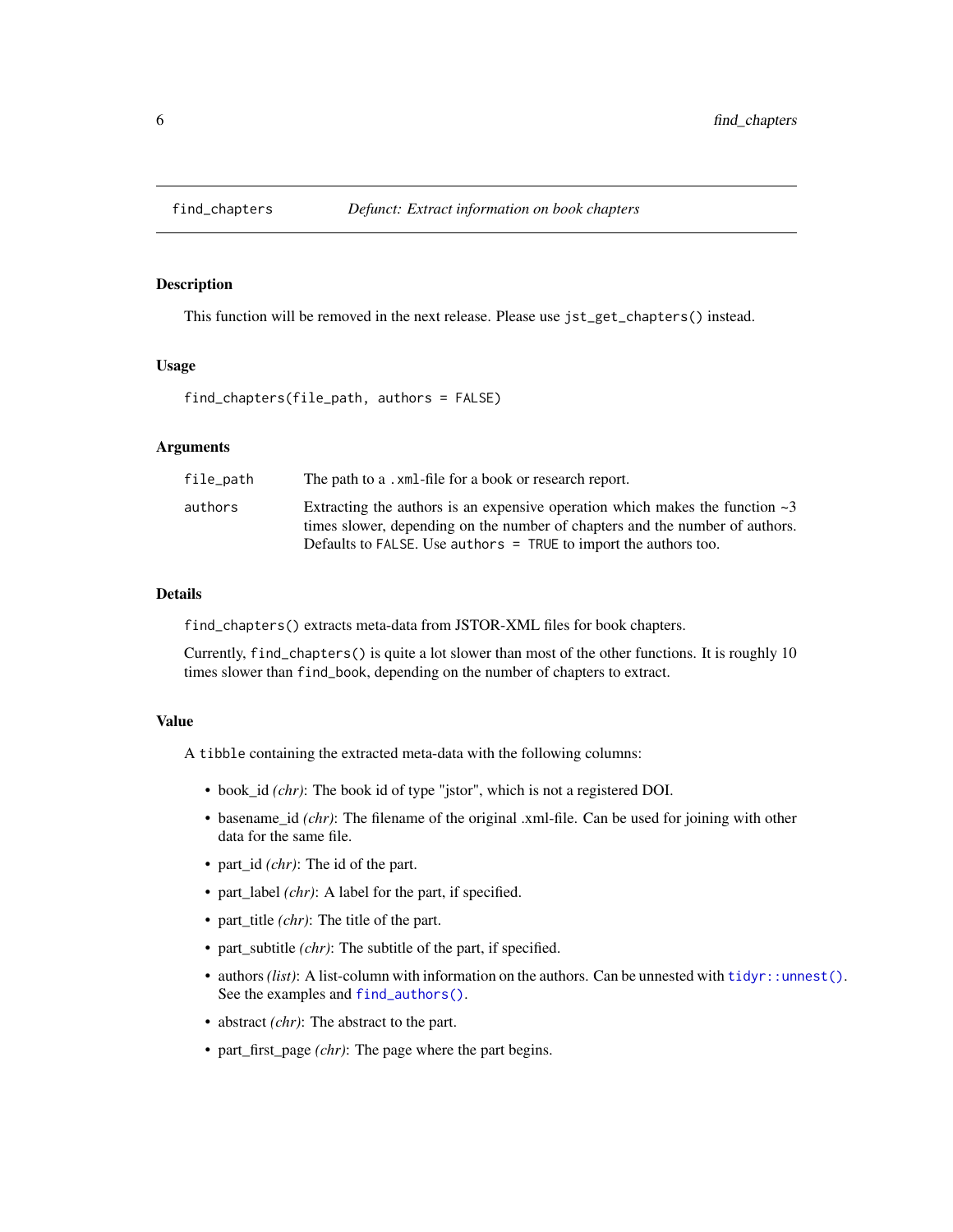## <span id="page-6-0"></span>find\_footnotes 7

## Examples

```
## Not run:
# extract parts without authors
find_chapters(jstor_example("sample_book.xml"))
# import authors too
parts <- find_chapters(jstor_example("sample_book.xml"), authors = TRUE)
parts
tidyr::unnest(parts)
## End(Not run)
```
find\_footnotes *Defunct: Extract all footnotes*

#### Description

This function will be removed in the next release. Please use jst\_get\_footnotes() instead.

## Usage

```
find_footnotes(file_path)
```
## Arguments

file\_path The path to the .xml-file from which footnotes should be extracted.

## Details

This function extracts the content of fn-group from journal-articles.

The fn-group usually contains footnotes corresponding to the article. However, since footnotes are currently not fully supported by DfR, there is no comprehensive documentation on the different variants. jstor therefore extracts the content of fn-group exactly as it appears in the data. Because of this, there might be other content present than footnotes.

In order to get all available information on citation data, you might need to combine find\_footnotes() with find\_references().

#### Value

A tibble containing the content from fn-group (usually the footnotes). If there were no footnotes, NA\_character is returned for the column footnotes.

## Examples

```
## Not run:
find_footnotes(jstor_example("sample_with_footnotes.xml"))
```
## End(Not run)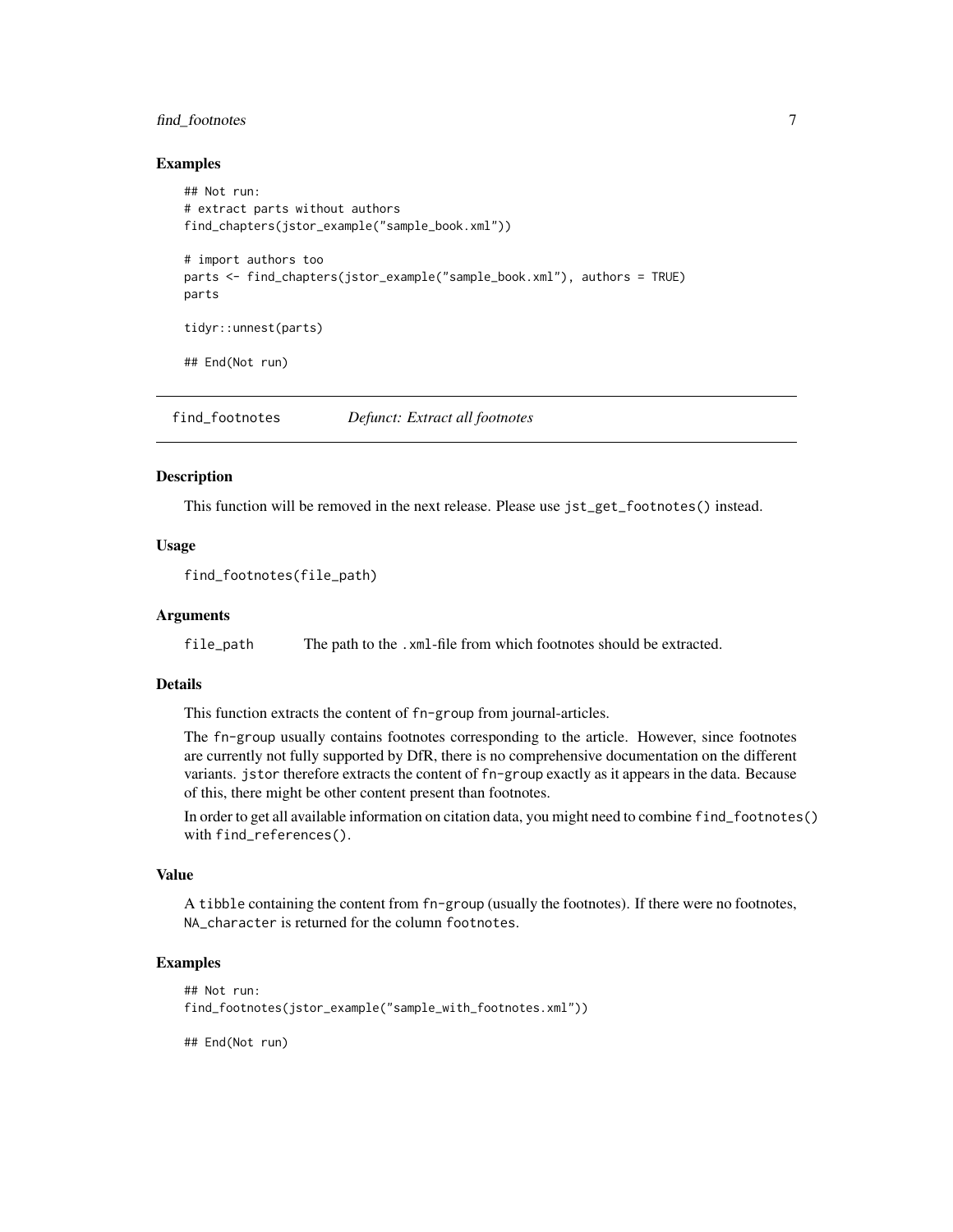<span id="page-7-0"></span>

This function will be removed in the next release. Please use jst\_get\_references() instead.

#### Usage

find\_references(file\_path)

## Arguments

file\_path The path to the .xml-file from which references should be extracted.

## Details

This function extracts the content of ref-list from the xml-file.

This content may contain references or endnotes, depending on how the article used citations. Since references are currently not fully supported by DfR, there is no comprehensive documentation on the different variants. jstor therefore extracts the content of ref-list exactly as it appears in the data. Because of this, there might be other content present than references.

In order to get all available information on citation data, you might need to combine find\_references() with find\_footnotes().

For newer xml-files, there would be the option to extract single elements like authors, title or date of the source, but this is not yet implemented.

In general, the implementation is not as fast as find\_article() - articles with many references slow the process down.

#### Value

A tibble with three two containing the references:

- basename\_id: the identifier for the article the references come from.
- references: the text of the references.

#### Examples

```
## Not run:
find_references(jstor_example("sample_with_references.xml"))
```
## End(Not run)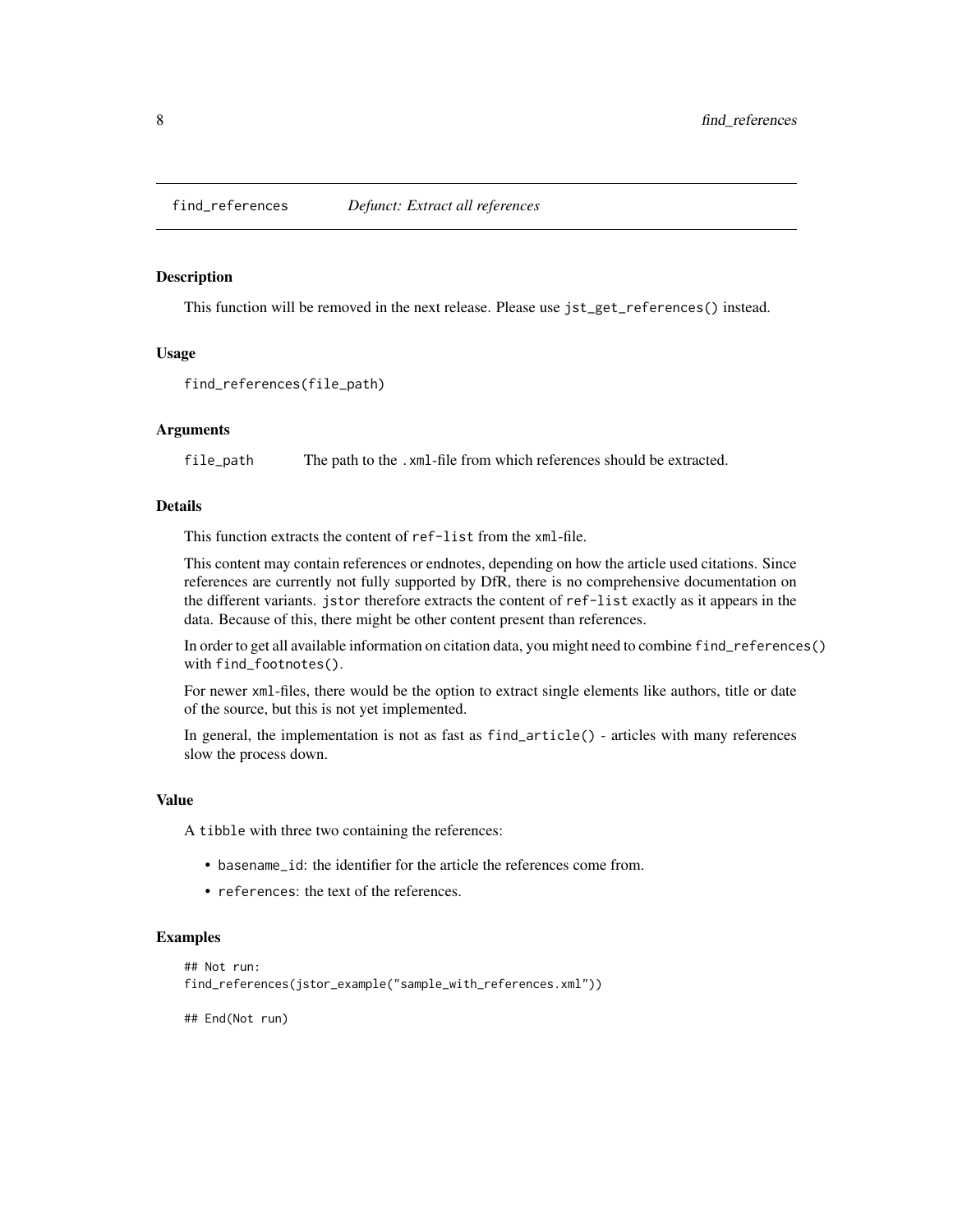<span id="page-8-0"></span>

This function will be removed in the next release. Please use jst\_get\_file\_name() instead.

#### Usage

```
get_basename(file_path)
```
#### Arguments

file\_path A path to a file

#### Details

This helper simply extracts the basename of a path and removes the extension, e.g. foo/bar.txt is shortened to bar.

jstor *jstor: Read Data from JSTOR/DfR*

## Description

The tool [Data for Research \(DfR\)](http://www.jstor.org/dfr/) by JSTOR is a valuable source for citation analysis and text mining. jstor provides functions and suggests workflows for importing datasets from DfR.

## Details

Please refer to the vignettes for information on how to use the package:

browseVignettes("jstor")

If you encounter any issues or have ideas for new features, please file an issue at [https://github.](https://github.com/tklebel/jstor/issues) [com/tklebel/jstor/issues](https://github.com/tklebel/jstor/issues).

## Author(s)

Thomas Klebel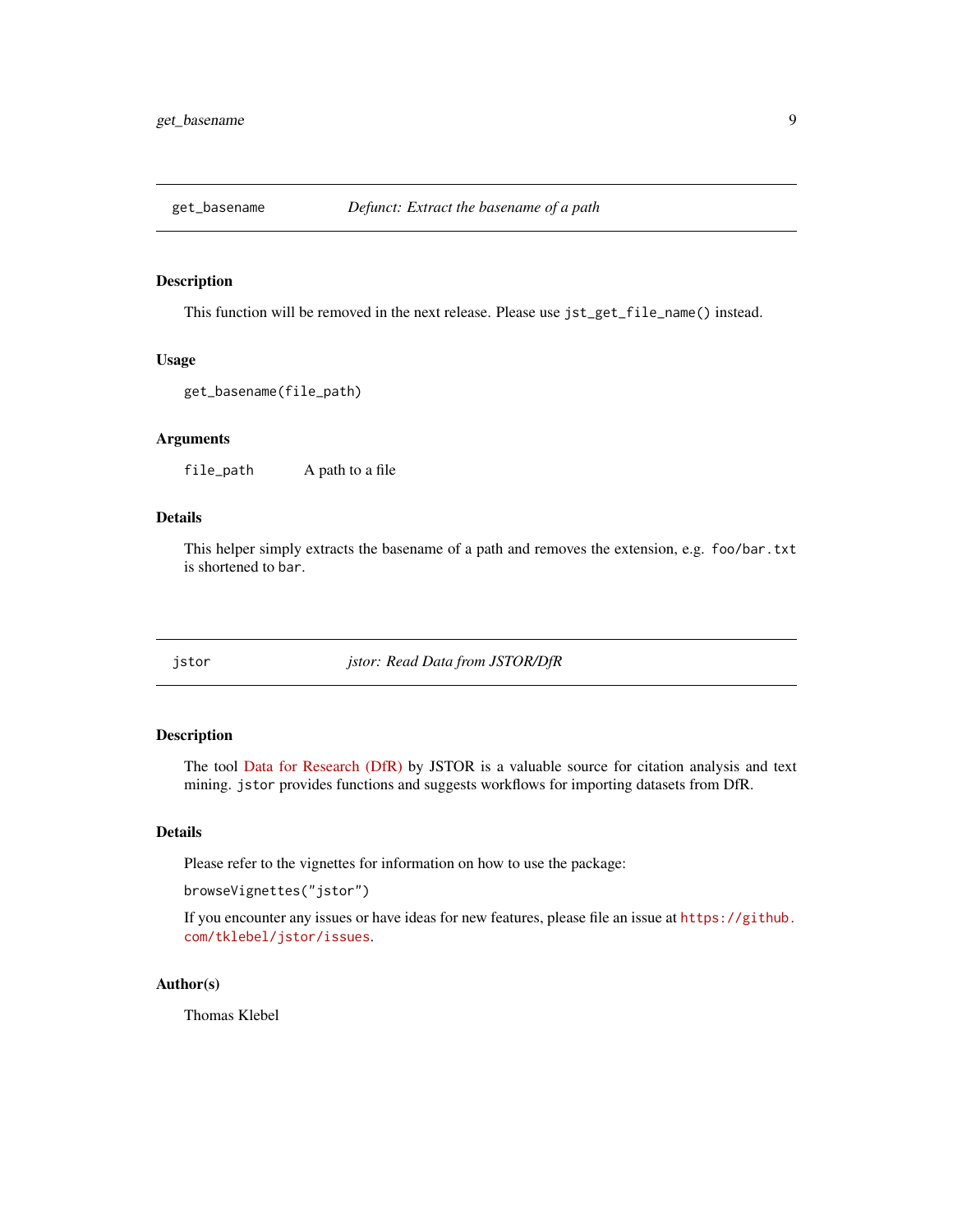<span id="page-9-0"></span>

This function will be removed in the next release. Please use jst\_example() instead.

## Usage

```
jstor_example(path = NULL)
```
## Arguments

path Name of the example file. If NULL, the example files will be listed.

## Details

jstor includes several sample files for demonstration purposes. This helper makes them easy to access.

The code for this function was adapted from the package readr.

## Examples

```
## Not run:
jstor_example()
jstor_example("sample_with_references.xml")
```
## End(Not run)

jstor\_import *Defunct: Wrapper for file import*

## Description

This function will be removed in the next release. Please use jst\_import() instead.

## Usage

```
jstor_import(in_paths, out_file, out_path = NULL, .f, col_names = TRUE,
 n_batches = NULL, files_per_batch = NULL,
 cores = getOption("mc.cores", 1L), show_progress = TRUE)
```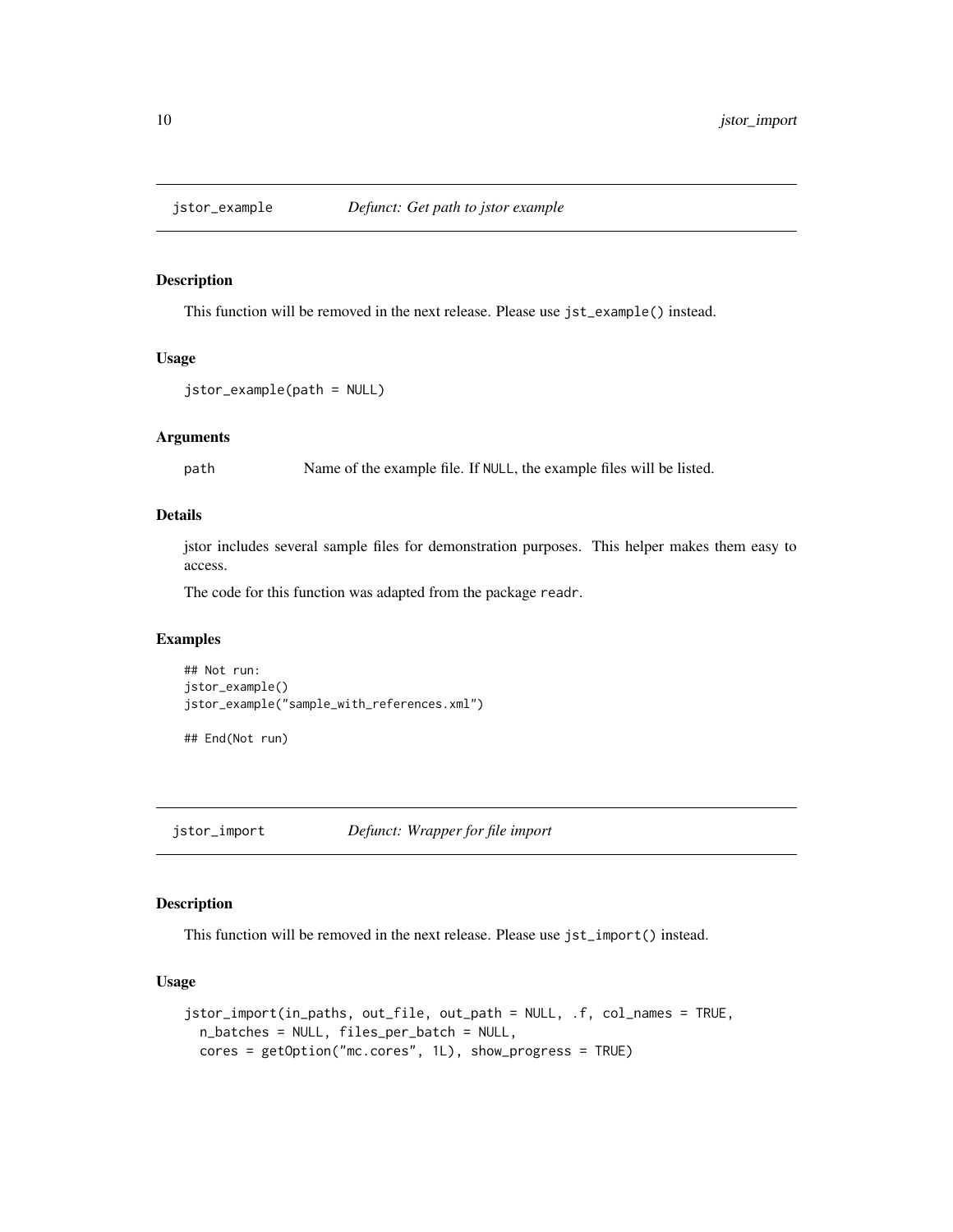## <span id="page-10-0"></span>jstor\_import 11

#### Arguments

| in_paths        | A character vector to the xml-files which should be imported                                                                         |
|-----------------|--------------------------------------------------------------------------------------------------------------------------------------|
| out_file        | Name of files to export to. Each batch gets appended by an increasing number.                                                        |
| out_path        | Path to export files to (combined with filename).                                                                                    |
| $\cdot$ f       | Function to use for import. Can be one of find_article, find_authors,<br>find_references, find_footnotes, find_book or find_chapter. |
| $col$ $\_names$ | Should column names be written to file? Defaults to TRUE.                                                                            |
| n batches       | Number of batches, defaults to 1.                                                                                                    |
| files_per_batch |                                                                                                                                      |
|                 | Number of files for each batch. Can be used instead of n batches, but not in<br>conjunction.                                         |
| cores           | Number of cores to use for parallel processing.                                                                                      |
| show_progress   | Displays a progress bar for each batch, if the session is interactive.                                                               |

## Details

This function applies an import function to a list of xml-files or a .zip-archive in case of jstor\_import\_zip and saves the output in batches of .csv-files to disk.

Along the way, we wrap three functions, which make the process of converting many files easier:

- [purrr::safely\(\)](#page-0-0)
- foreach::foreach()
- [readr::write\\_csv\(\)](#page-0-0)

When using one of the find  $\star$  functions, there should usually be no errors. To avoid the whole computation to fail in the unlikely event that an error occurs, we use safely() which let's us continue the process, and catch the error along the way.

If you have many files to import, you might benefit from executing the function in parallel. We use snow::createCluster() to setup a cluster and then compute the results via foreach and %dopar%. The type of cluster is determined by getClusterOption("type").

After importing all files, they are written to disk with [readr::write\\_csv\(\)](#page-0-0).

Since you might run out of memory when importing a large quantity of files, the files to import are split up into batches. Each batch is being treated separately, therefore for each batch multiple processes from snow::createCluster() are spawned. For this reason, it is not recommended to have very small batches, as there is an overhead for starting and ending the processes. On the other hand, the batches should not be too large, to not exceed memory limitations. A value of 10000 to 20000 for files\_per\_batch should work fine on most machines. If the session is interactive and show\_progress is TRUE, a progress bar is displayed for each batch.

## Value

Writes .csv-files to disk.

#### See Also

[jst\\_combine\\_outputs\(\)](#page-13-1)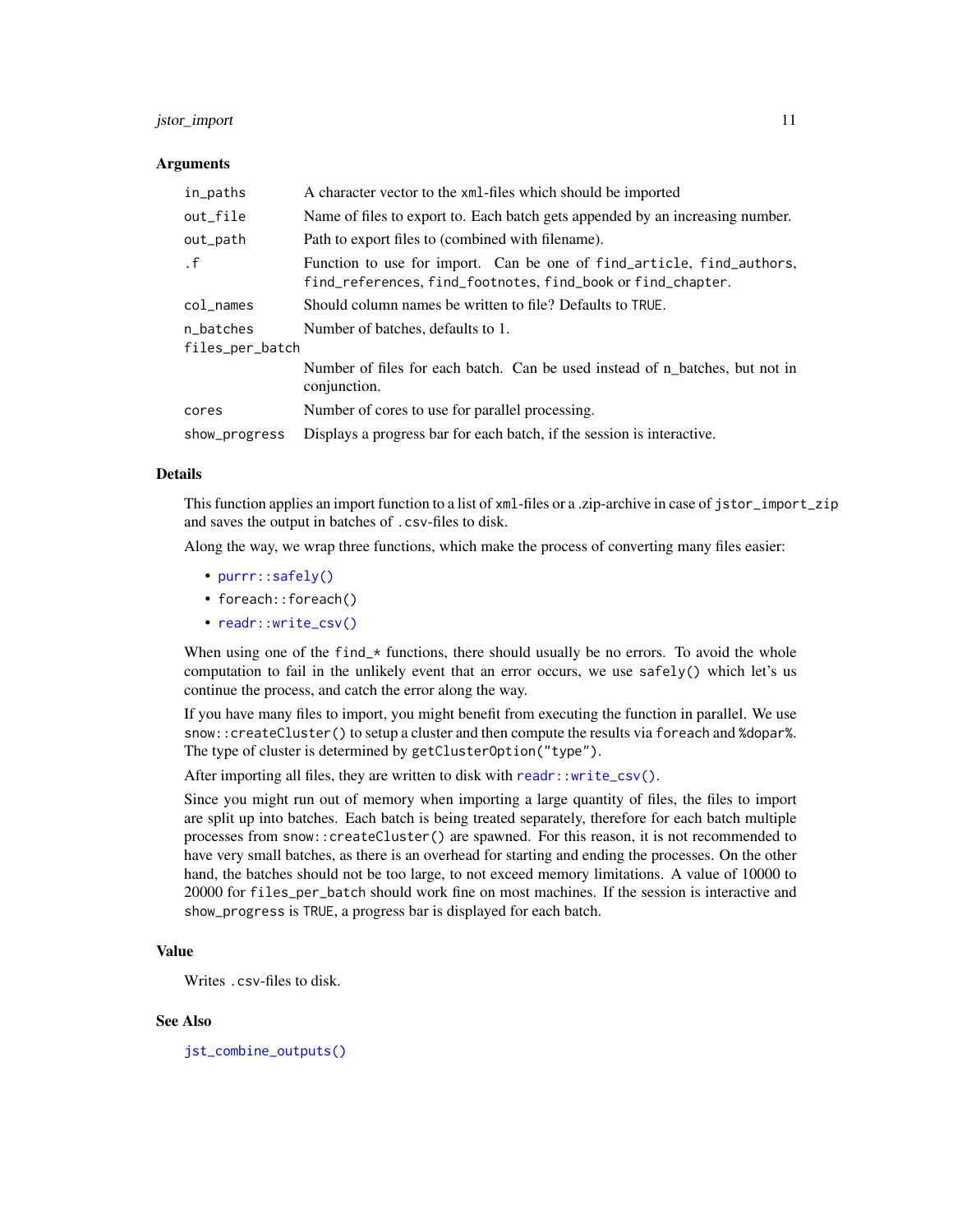## Examples

```
## Not run:
# read from file list --------
# find all files
meta_files <- list.files(pattern = "xml", full.names = T)
# import them via `find_article`
jstor_import(meta_files, out_file = "imported_metadata", .f = find_article,
             files_per_batch = 25000, cores = 4)
# read from zip archive ------
# define imports
imports <- jst_define_import(article = c(find_article, find_authors))
# convert the files to .csv
jstor_import_zip("my_archive.zip", out_file = "my_out_file",
                 import_spec = imports)
## End(Not run)
```
<span id="page-11-1"></span>jst\_add\_total\_pages *Add total count of pages*

## Description

This function adds a column with the total count of pages. It calls [jst\\_get\\_total\\_pages\(\)](#page-25-1) which does the main work.

## Usage

jst\_add\_total\_pages(meta\_data, quietly = FALSE)

## Arguments

| meta_data | Data which was processed via jst_get_article().            |
|-----------|------------------------------------------------------------|
| quietly   | Should warnings from converting page ranges be suppressed? |

## See Also

[jst\\_get\\_total\\_pages\(\)](#page-25-1)

<span id="page-11-0"></span>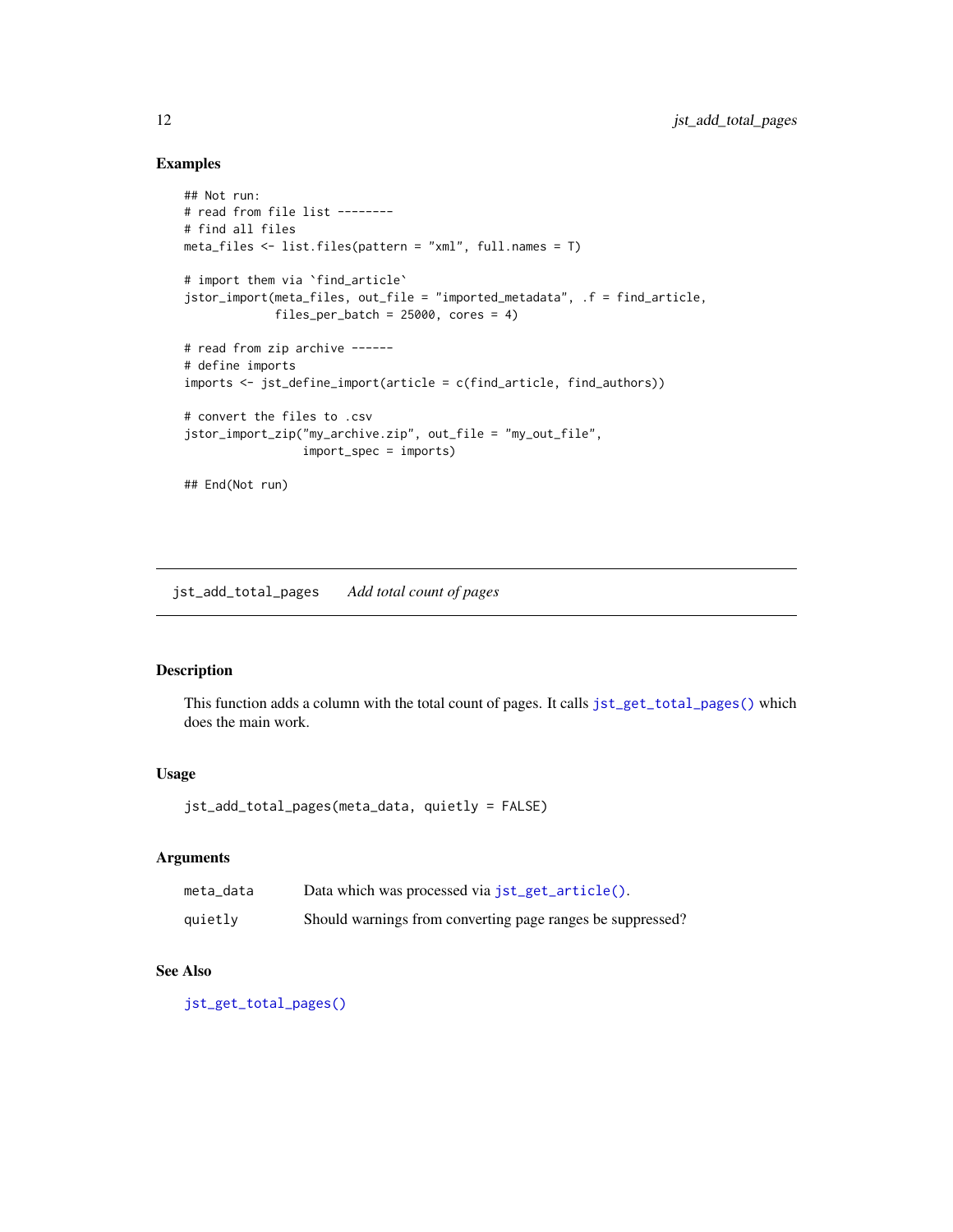<span id="page-12-0"></span>

This function takes data from [jst\\_get\\_article\(\)](#page-16-1) and applies helper functions for cleaning the data.

## Usage

jst\_augment(meta\_data, quietly = FALSE)

#### Arguments

| meta data | Data which was processed via jst_get_article().            |
|-----------|------------------------------------------------------------|
| quietly   | Should warnings from converting page ranges be suppressed? |

## Details

Data from DfR is inherently messy. For many examples see vignette("known-quirks", package = "jstor"). jst\_augment() is a convenience function that tries to deal with a few common tasks to clean the data.

For journal articles, it calls [jst\\_clean\\_page\(\)](#page-12-1) to convert first and last page, [jst\\_unify\\_journal\\_id\(\)](#page-30-1) and [jst\\_add\\_total\\_pages\(\)](#page-11-1).

## Value

A cleaned tibble.

## See Also

[jst\\_clean\\_page\(\)](#page-12-1) [jst\\_unify\\_journal\\_id\(\)](#page-30-1) [jst\\_add\\_total\\_pages\(\)](#page-11-1) [jst\\_get\\_total\\_pages\(\)](#page-25-1)

<span id="page-12-1"></span>jst\_clean\_page *Clean a character vector of pages*

## Description

This function tries to convert character vectors into integers. This function should not be called on page ranges.

## Usage

jst\_clean\_page(page)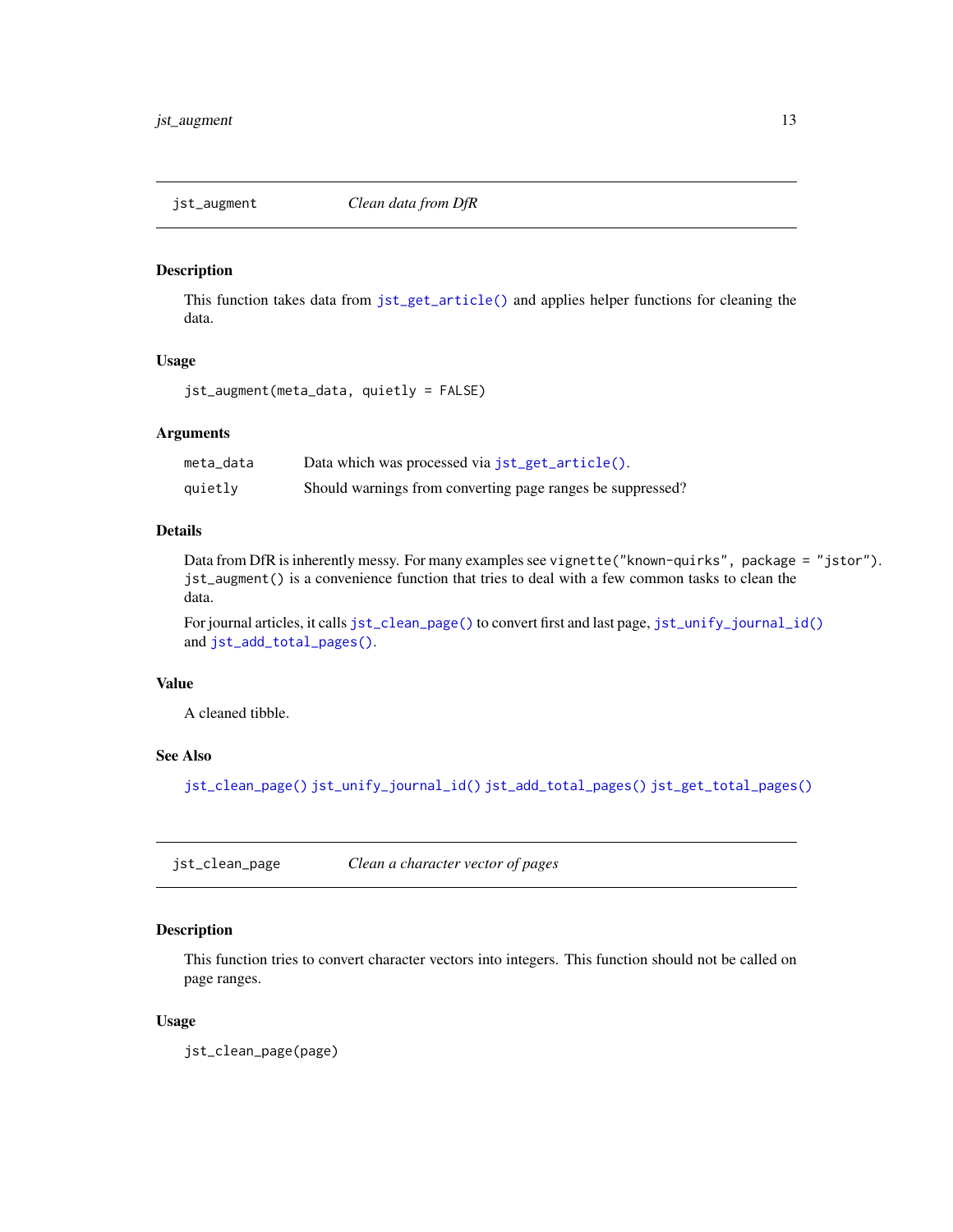#### <span id="page-13-0"></span>Arguments

page A character vector for pages.

## Examples

jst\_clean\_page("2")

```
# anything that is not a digit gets removed
jst_clean_page("A2-")
# a weird format from the American Journal of Sociology is convered correctly
```
jst\_clean\_page("AJSv104p126") # this is done by searching for "p", and if it is found, extracting the # content after "p".

<span id="page-13-1"></span>jst\_combine\_outputs *Combine outputs from converted files*

## Description

jst\_combine\_outputs() helps you to manage the multitude of files you might receive after running [jst\\_import\(\)](#page-26-1) or [jst\\_import\\_zip\(\)](#page-26-2) with more than one batch.

#### Usage

```
jst_combine_outputs(path, write_to_file = TRUE, out_path = NULL,
 overwrite = FALSE, clean_up = FALSE, warn = TRUE)
```
### Arguments

| path          | A path to a directory, containing .csv-files from jst_import() or jst_import_zip(),<br>or a vector of files which are to be imported.            |
|---------------|--------------------------------------------------------------------------------------------------------------------------------------------------|
| write_to_file | Should combined data be written to a file?                                                                                                       |
| out_path      | A directory where to write the combined files. If no directory is supplied and<br>write_to_file is TRUE, the combined files are written to path. |
| overwrite     | Should files be overwritten?                                                                                                                     |
| clean_up      | Do you want to remove the original batch files? Use with caution.                                                                                |
| warn          | Should warnings be raised, if the file type cannot be determined?                                                                                |

#### Details

Splitting the output of [jst\\_import\(\)](#page-26-1) or [jst\\_import\\_zip\(\)](#page-26-2) might be done for multiple reasons, but in the end you possibly want to combine all outputs into one file/data.frame. This function makes a few assumptions in order to combine files:

• Files with similar names (except for trailing dashes with numbers) belong together and will be combined into one file.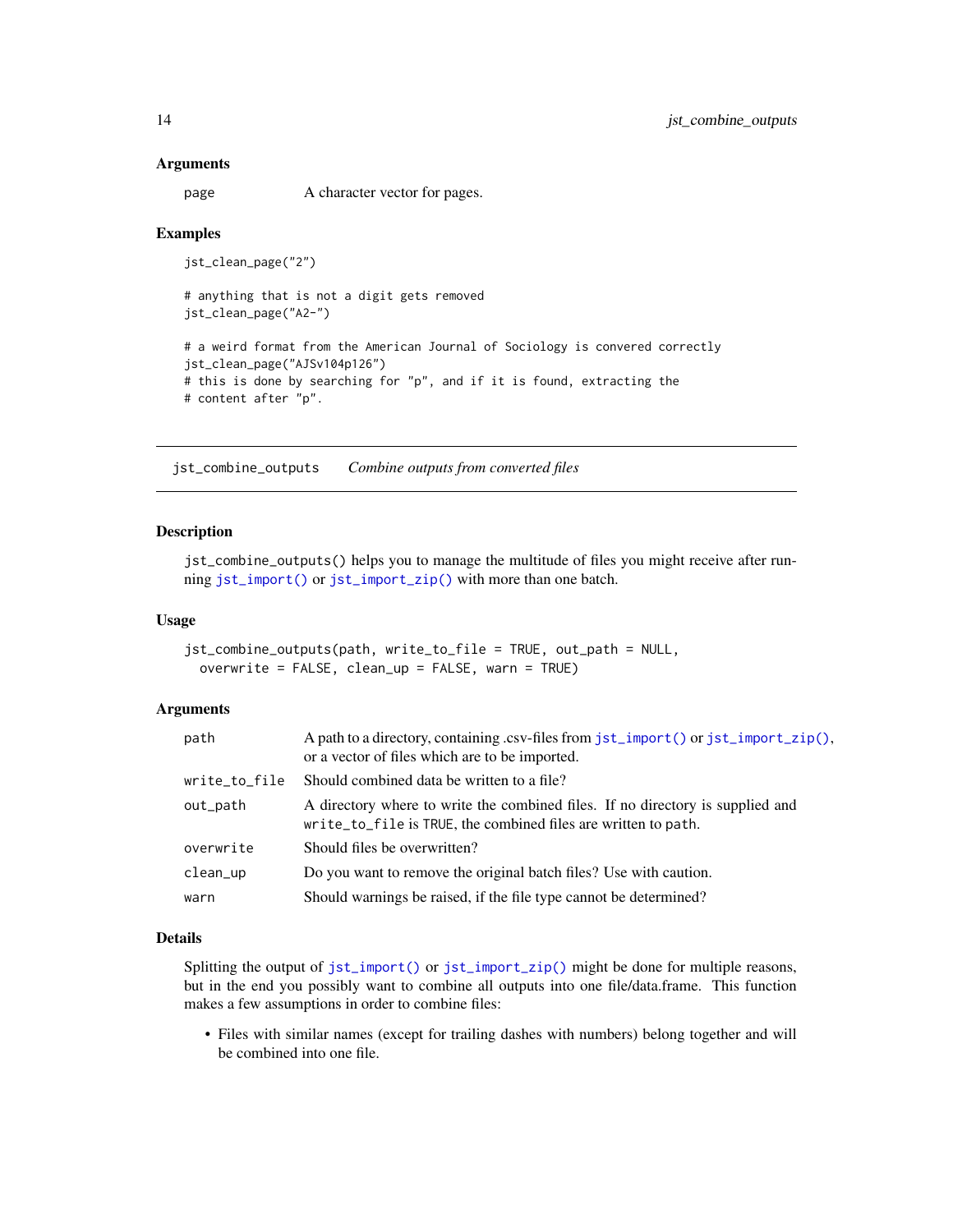- <span id="page-14-0"></span>• The names of the combined files can be determined from the original files. If you want to combine foo-1.csv and foo-2.csv, the combined file will be combined\_foo.csv.
- The directory only contains files which were imported via [jst\\_import\(\)](#page-26-1) or [jst\\_import\\_zip\(\)](#page-26-2). If the directory contains other .csv files, you should supply a character vector with paths to only those files, which you want to import.

#### Value

Either writes to disk, or returns a list with all combined files.

#### See Also

[jst\\_re\\_import\(\)](#page-29-1)

#### Examples

```
# set up a temporary directory
tmp < - tempdir()
# find multiple files
file_list <- rep(jst_example("article_with_references.xml"), 2)
# convert and write to file
jst_import(file_list, "article", out_path = tmp, .f = jst_get_article,
             n_batches = 2, show_progress = FALSE)
# combine outputs
jst_combine_outputs(tmp)
list.files(tmp, "csv")
## Not run:
# Trying to combine the files again raises an error.
jst_combine_outputs(tmp)
## End(Not run)
# this doesn't
jst_combine_outputs(tmp, overwrite = TRUE)
# we can remove the original files too
jst_combine_outputs(tmp, overwrite = TRUE, clean_up = TRUE)
list.files(tmp, "csv")
```
<span id="page-14-1"></span>jst\_define\_import *Define an import specification*

## Description

Define which parts of a zip file should be converted via which functions.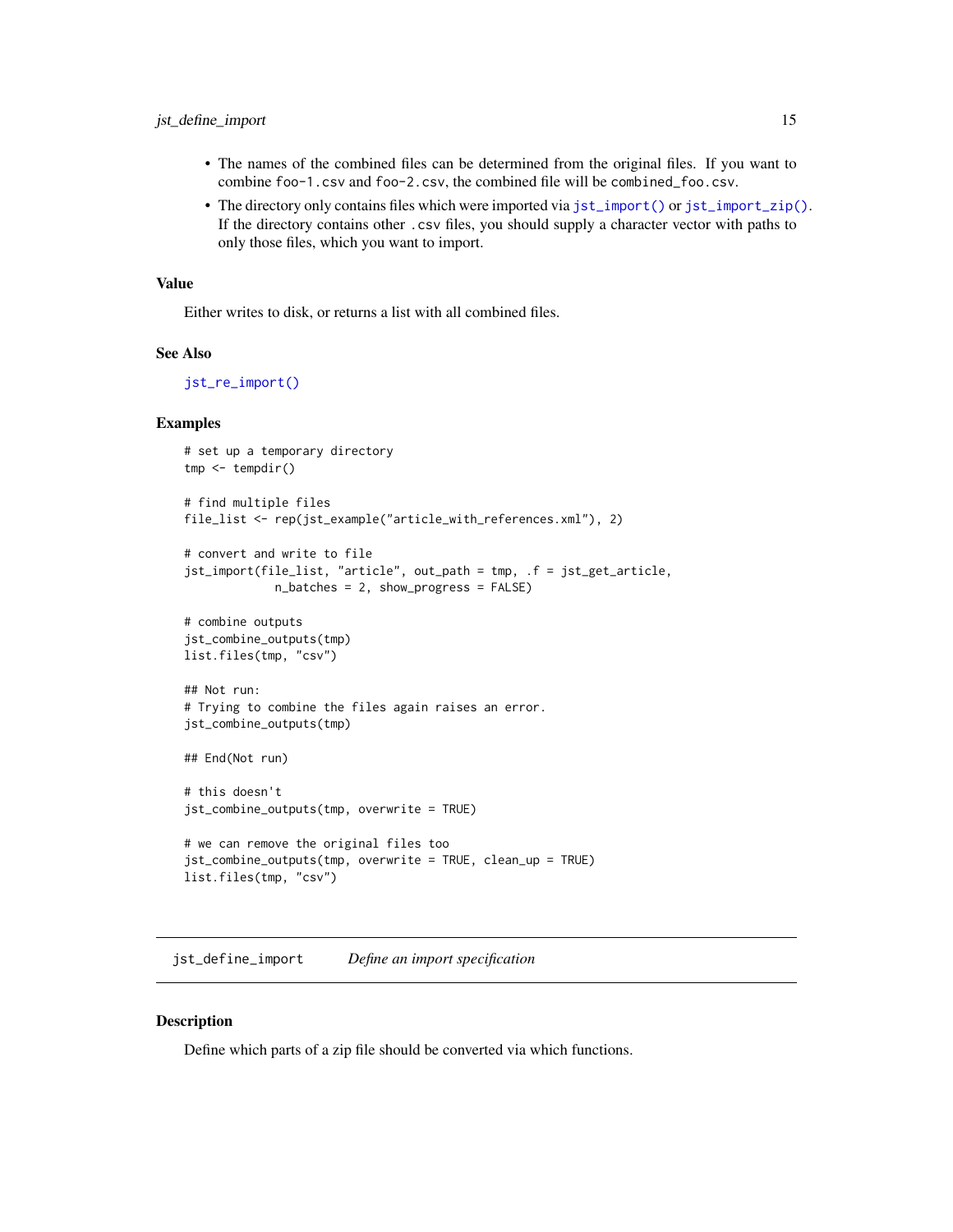#### Usage

jst\_define\_import(...)

#### Arguments

... Named arguments with bare function names.

## Details

The function accepts the following names: article, book, report, pamphlet, ngram1, ngram2, ngram3. The corresponding files from a .zip-archive will be imported via the supplied functions.

## Value

A specification of imports which is necessary for [jst\\_import\\_zip\(\)](#page-26-2).

#### Examples

```
# articles will be imported via `jst_get_article()` and `jst_get_authors()`
jst_define_import(article = c(jst_get_article, jst_get_authors))
# define a specification for importing article metadata and unigrams (ngram1)
jst_define_import(article = jst_get_article,
                 ngram1 = jst_get_ngram)
# import all four types with one function each
jst_define_import(article = jst_get_article,
                  book = jst_get_book,
                  report = jst_get_book,
                  pamphlet = jst_get_article)
# import all four types with multiple functions
jst_define_import(article = c(jst_get_article, jst_get_authors, jst_get_references),
                  book = c(jst_get_book, jst_get_chapters),
                  report = jst_get_book,
                  pamphlet = jst_get_article)
# if you want to import chapters with authors, you can use an anonymous
# function
chapters_w_authors <- function(x) jst_get_chapters(x, authors = TRUE)
jst_define_import(book = chapters_w_authors)
## Not run:
# define imports
imports <- jst_define_import(article = c(jst_get_article, jst_get_authors))
# convert the files to .csv
jst_import_zip("my_archive.zip", out_file = "my_out_file",
                 import_spec = imports)
```
<span id="page-15-0"></span>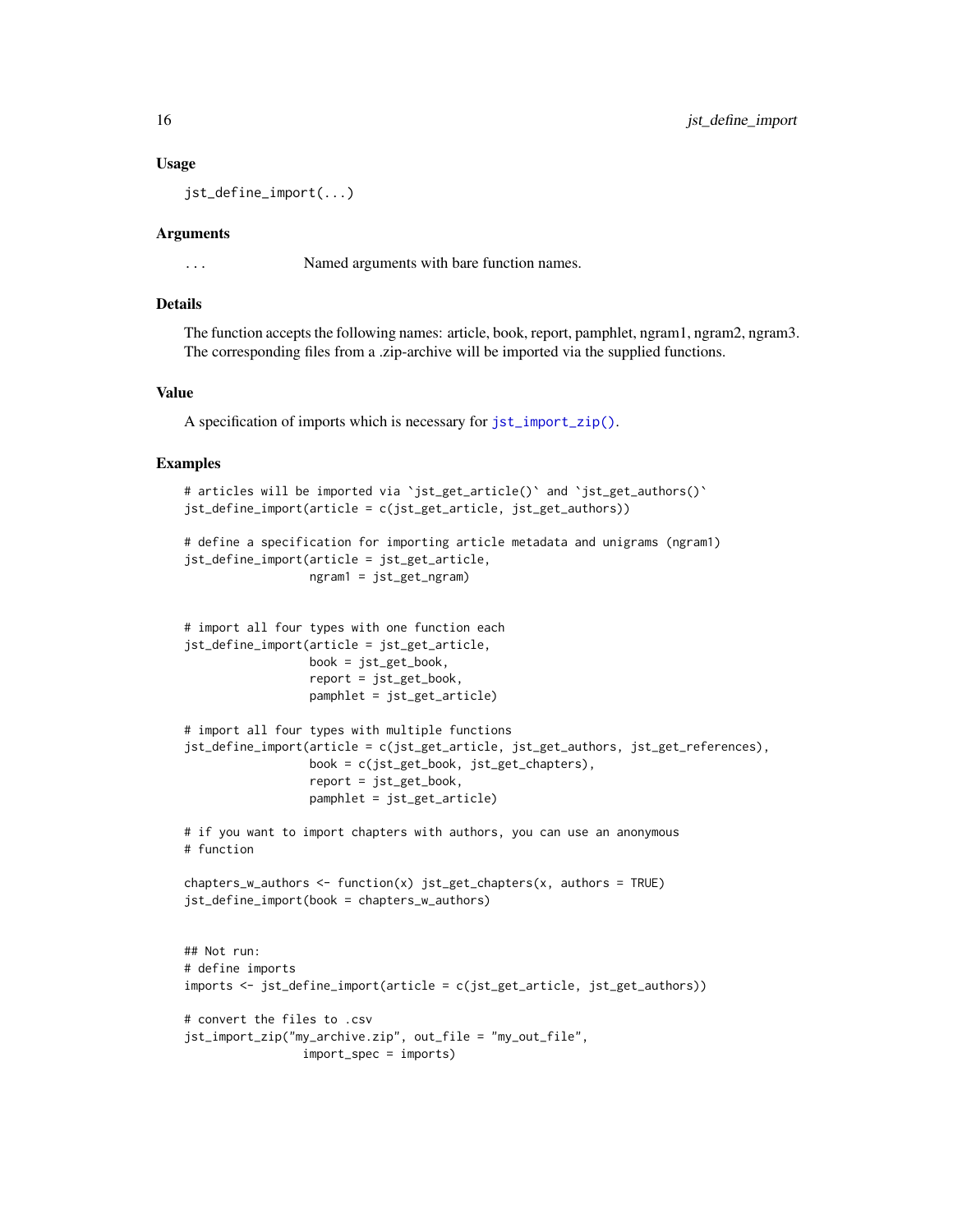## <span id="page-16-0"></span>jst\_example 17

## End(Not run)

jst\_example *Get path to jstor example*

## Description

jstor includes several sample files for demonstration purposes. This helper makes them easy to access.

## Usage

jst\_example(path = NULL)

## Arguments

path Name of the example file. If NULL, the example files will be listed.

## Details

The code for this function was adapted from the package readr.

## Examples

```
jst_example()
jst_example("article_with_references.xml")
```
<span id="page-16-1"></span>jst\_get\_article *Extract meta information for articles*

## Description

jst\_get\_article() extracts meta-data from JSTOR-XML files for journal articles.

#### Usage

```
jst_get_article(file_path)
```
## Arguments

file\_path A .xml-file for a journal-article.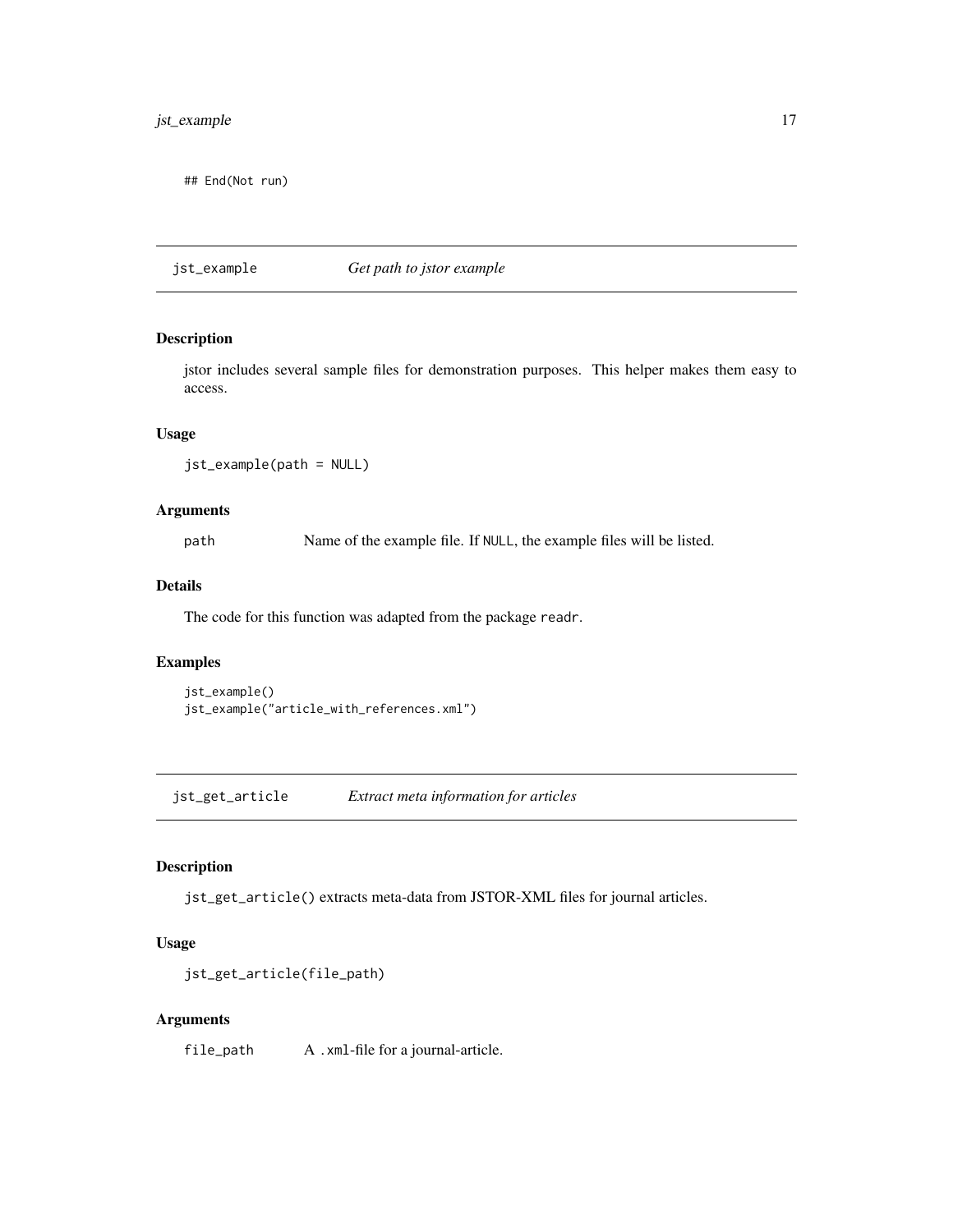<span id="page-17-0"></span>A tibble containing the extracted meta-data with the following columns:

- file\_name *(chr)*: The file\_name of the original .xml-file. Can be used for joining with other parts (authors, references, footnotes, full-texts).
- journal\_doi *(chr)*: A registered identifier for the journal.
- journal\_jcode *(chr)*: A identifier for the journal like "amerjsoci" for the "American Journal of Sociology".
- journal\_pub\_id *(chr)*: Similar to journal\_jcode. Most of the time either one is present.
- journal\_title *(chr)*: The title of the journal.
- article\_doi *(chr)*: A registered unique identifier for the article.
- article jcode *(chr)*: A unique identifier for the article (not a DOI).
- article\_pub\_id *(chr)*: Infrequent, either part of the DOI or the article\_jcode.
- article\_type *(chr)*: The type of article (research-article, book-review, etc.).
- article\_title *(chr)*: The title of the article.
- volume *(chr)*: The volume the article was published in.
- issue *(chr)*: The issue the article was published in.
- language *(chr)*: The language of the article.
- pub\_day *(chr)*: Publication day, if specified.
- pub\_month *(chr)*: Publication month, if specified.
- pub year *(int)*: Year of publication.
- first\_page *(int)*: Page number for the first page of the article.
- last\_page *(int)*: Page number for the last page of the article.
- page\_range *(chr)*: The range of pages for the article.

A note about publication dates: always the first entry is being extracted, which should correspond to the oldest date, in case there is more than one date.

## Examples

jst\_get\_article(jst\_example("article\_with\_references.xml"))

jst\_get\_authors *Extract author information*

## **Description**

jst\_get\_authors() extracts information about authors from JSTOR-XML files.

#### Usage

jst\_get\_authors(file\_path)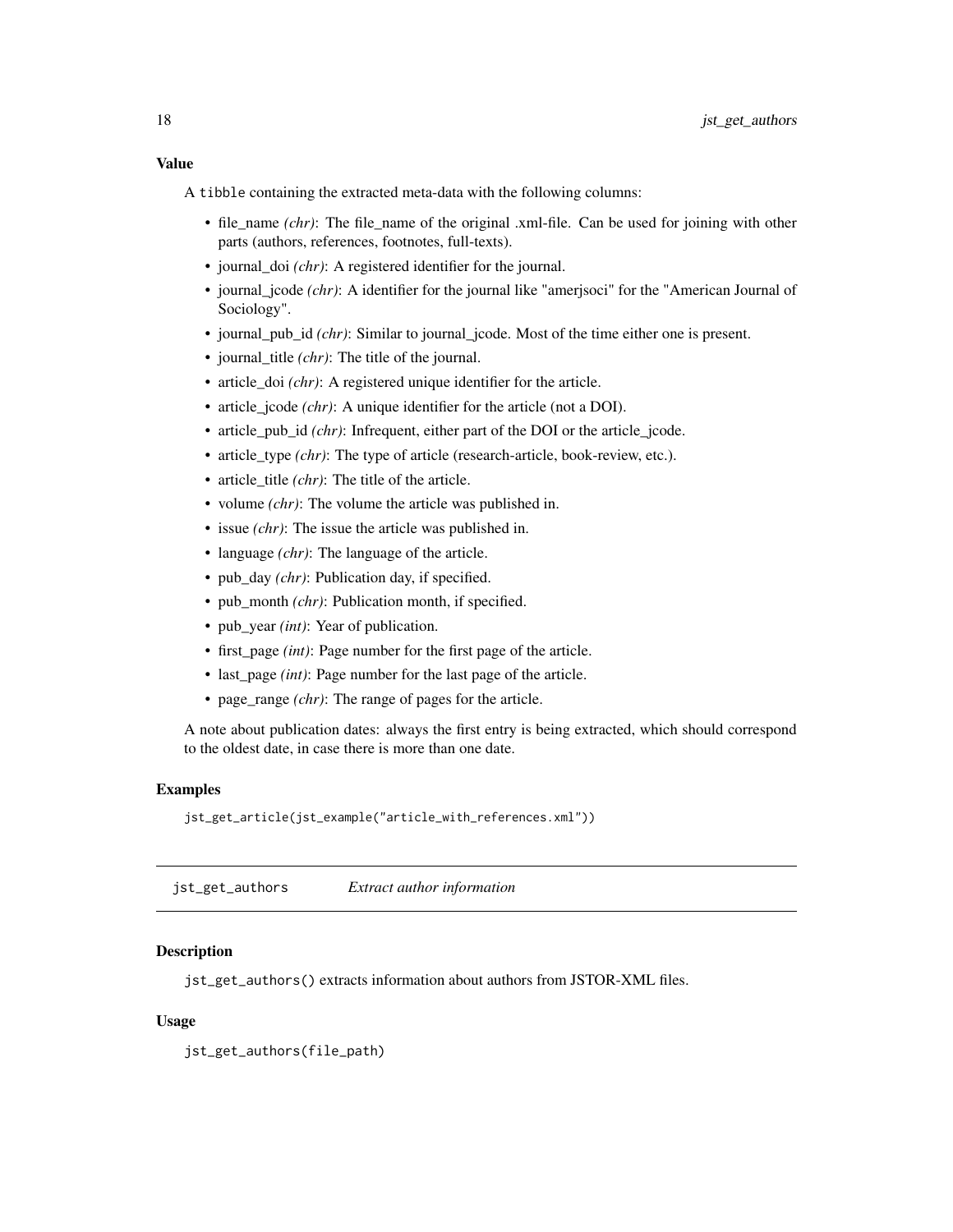## <span id="page-18-0"></span>jst\_get\_book 19

#### Arguments

file\_path A .xml-file from JSTOR containing meta-data.

## Details

The function returns a tibble with the following six columns:

- *prefix*: in case there was a prefix to the name, like "Dr.".
- *given\_name*: The author's given name, like "Albert".
- *surname*: The author's surname like "Einstein".
- *string\_name*: In some cases data the name is not available in separate fields, but just as a complete string: "Albert Einstein".
- *suffix*: a suffix to the name, like "Jr.".
- *author\_number*: The authors are enumerated in the order they appear in the data.

## Value

A tibble containing the extracted authors. All empty fields are NA\_character.

#### Examples

jst\_get\_authors(jst\_example("article\_with\_references.xml"))

jst\_get\_book *Extract meta information for books*

## Description

jst\_get\_book() extracts meta-data from JSTOR-XML files for book chapters.

## Usage

```
jst_get_book(file_path)
```
## Arguments

file\_path A .xml-file for a book or research report.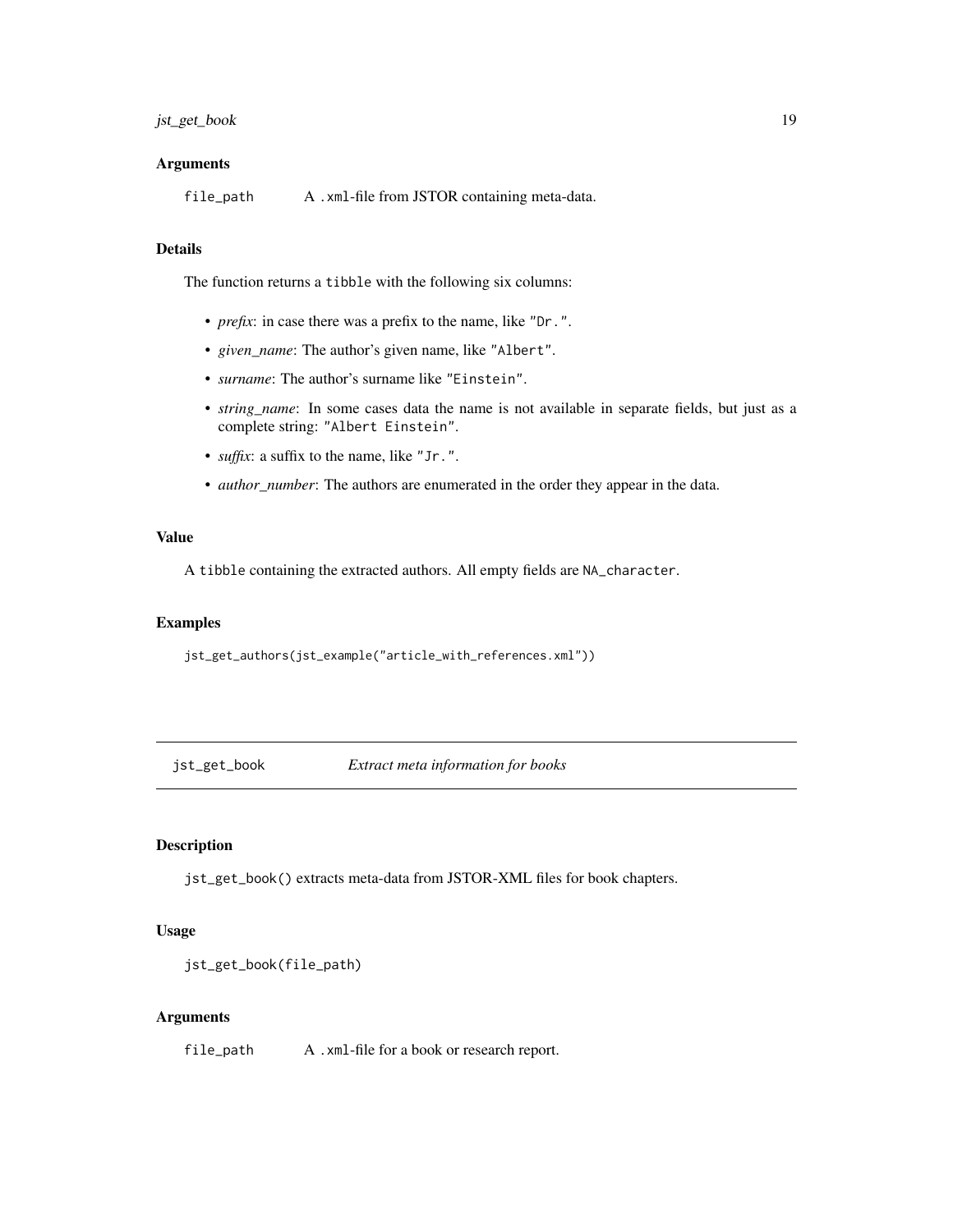<span id="page-19-0"></span>A tibble containing the extracted meta-data with the following columns:

- file\_name *(chr)*: The filename of the original .xml-file. Can be used for joining with other data for the same file.
- discipline *(chr)*: The discipline from the discipline names used on JSTOR.
- book\_id *(chr)*: The book id of type "jstor", which is not a registered DOI.
- book title *(chr)*: The title of the book.
- book subtitle *(chr)*: The subtitle of the book.
- pub\_day *(int)*: Publication day, if specified.
- pub\_month *(int)*: Publication month, if specified.
- pub\_year *(int)*: Year of publication.
- isbn *(chr)*: One or more entries for the book's ISBN. If two or more, separated by "; ".
- publisher\_name *(chr)*: The name of the publisher.
- publisher\_loc *(chr)*: The location of the publisher.
- n\_pages *(int)*: The number of pages.
- language *(chr)*: The language of the book.

A note about publication dates: always the first entry is being extracted, which should correspond to the oldest date, in case there is more than one date.

## Examples

jst\_get\_book(jst\_example("book.xml"))

jst\_get\_chapters *Extract information on book chapters*

## Description

jst\_get\_chapters() extracts meta-data from JSTOR-XML files for book chapters.

#### Usage

```
jst_get_chapters(file_path, authors = FALSE)
```
## Arguments

| file_path | The path to a , xml-file for a book or research report.                            |
|-----------|------------------------------------------------------------------------------------|
| authors   | Extracting the authors is an expensive operation which makes the function $\sim$ 3 |
|           | times slower, depending on the number of chapters and the number of authors.       |
|           | Defaults to FALSE. Use authors = TRUE to import the authors too.                   |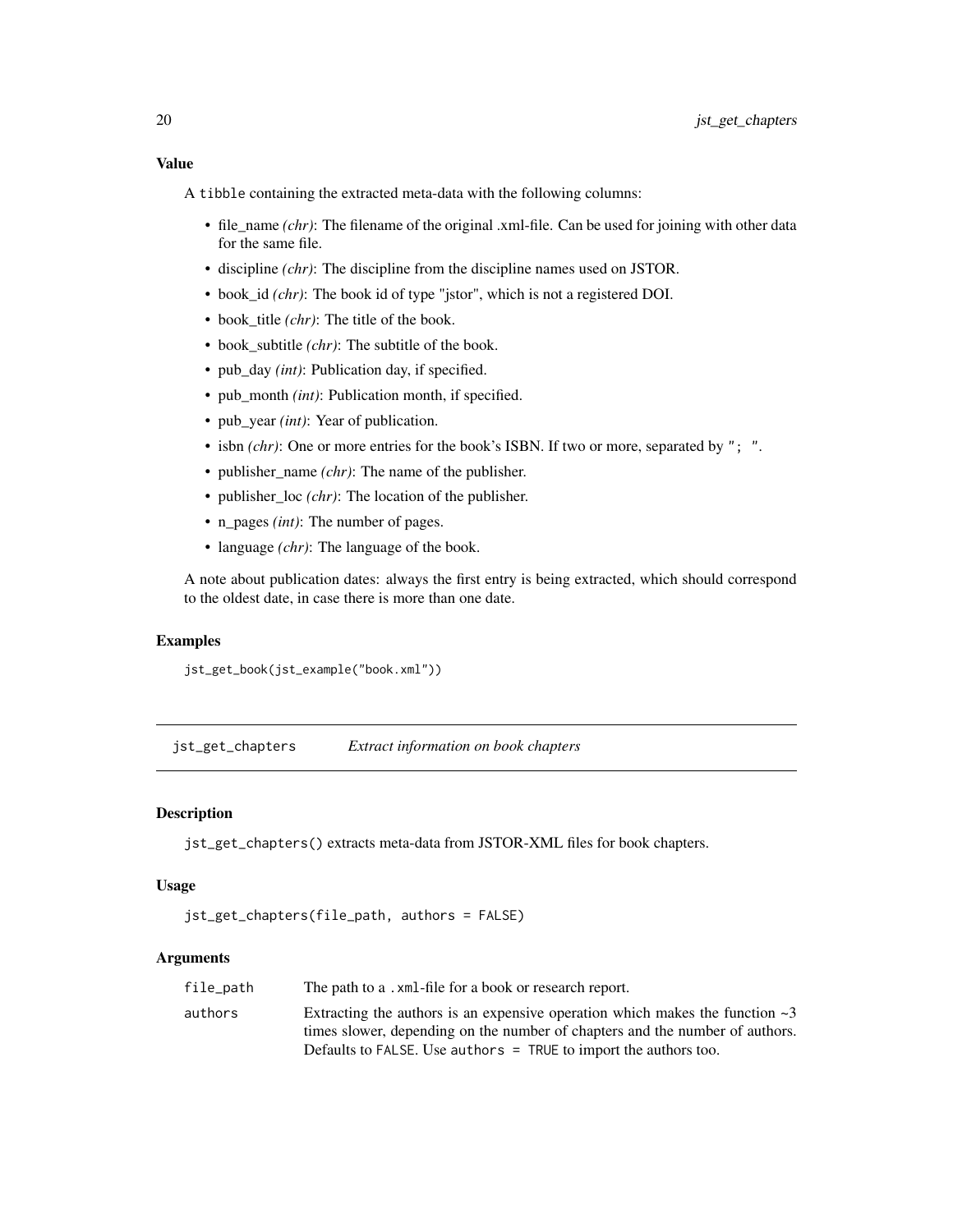## <span id="page-20-0"></span>Details

Currently, jst\_get\_chapters() is quite a lot slower than most of the other functions. It is roughly 10 times slower than jst\_get\_book, depending on the number of chapters to extract.

#### Value

A tibble containing the extracted meta-data with the following columns:

- book\_id *(chr)*: The book id of type "jstor", which is not a registered DOI.
- file\_name *(chr)*: The filename of the original .xml-file. Can be used for joining with other data for the same file.
- part\_id *(chr)*: The id of the part.
- part\_label *(chr)*: A label for the part, if specified.
- part\_title *(chr)*: The title of the part.
- part subtitle  $chr)$ : The subtitle of the part, if specified.
- authors *(list)*: A list-column with information on the authors. Can be unnested with [tidyr::unnest\(\)](#page-0-0). See the examples and [find\\_authors\(\)](#page-3-1).
- abstract *(chr)*: The abstract to the part.
- part\_first\_page *(chr)*: The page where the part begins.

#### Examples

```
# extract parts without authors
jst_get_chapters(jst_example("book.xml"))
# import authors too
parts <- jst_get_chapters(jst_example("book.xml"), authors = TRUE)
parts
```
tidyr::unnest(parts)

jst\_get\_file\_name *Extract the basename of a path*

#### Description

This helper simply extracts the basename of a path and removes the extension, e.g. foo/bar.txt is shortened to bar.

#### Usage

```
jst_get_file_name(file_path)
```
#### Arguments

file\_path A path to a file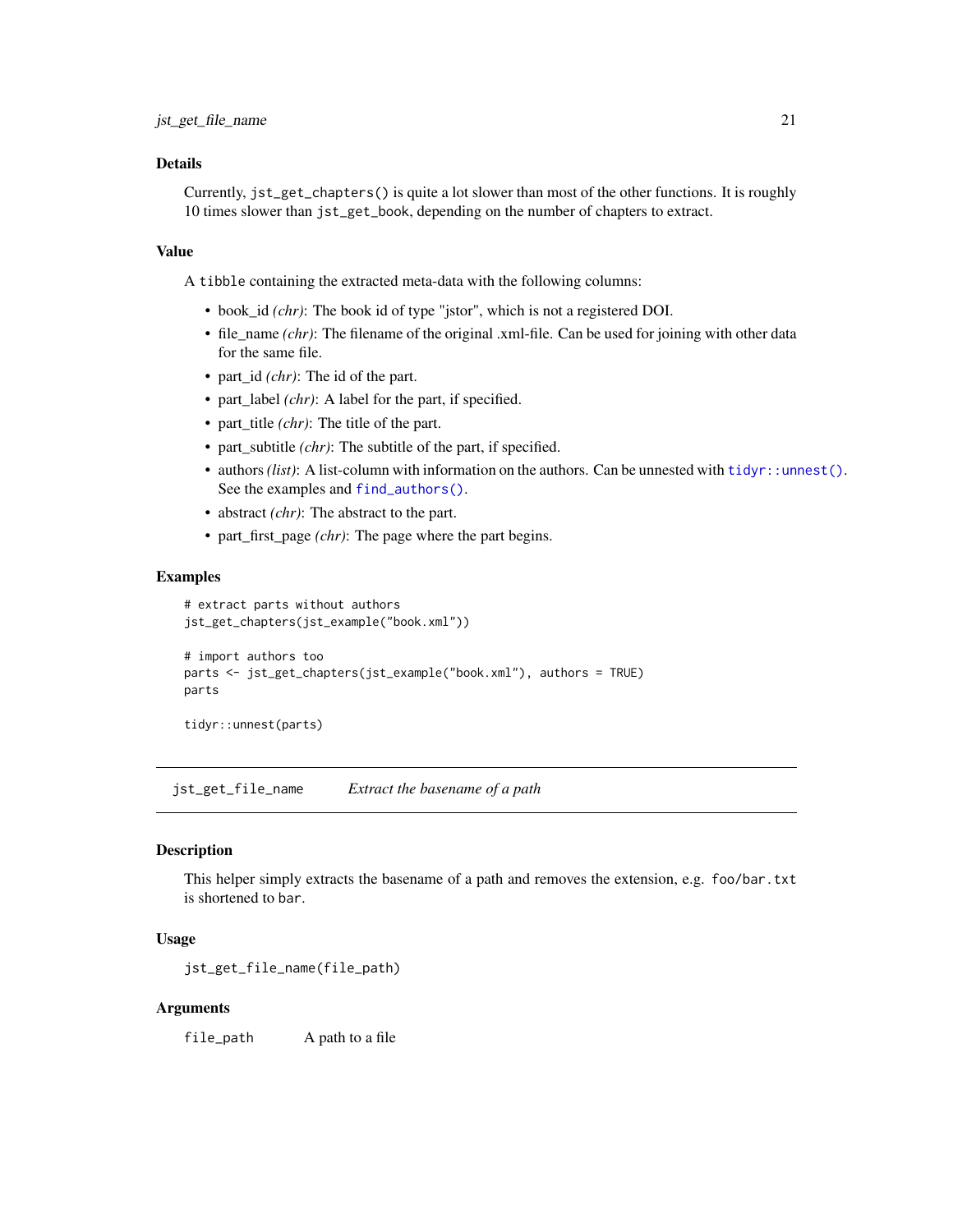<span id="page-21-0"></span>This function extracts the content of fn-group from journal-articles.

## Usage

```
jst_get_footnotes(file_path)
```
## Arguments

file\_path The path to the .xml-file from which footnotes should be extracted.

## Details

The fn-group usually contains footnotes corresponding to the article. However, since footnotes are currently not fully supported by DfR, there is no comprehensive documentation on the different variants. jstor therefore extracts the content of fn-group exactly as it appears in the data. Because of this, there might be other content present than footnotes.

In order to get all available information on citation data, you might need to combine jst\_get\_footnotes() with jst\_get\_references().

## Value

A tibble containing the content from fn-group (usually the footnotes). If there were no footnotes, NA\_character is returned for the column footnotes.

## Examples

jst\_get\_footnotes(jst\_example("article\_with\_footnotes.xml"))

jst\_get\_full\_text *Import full-text*

## Description

This function imports the full\_text contents of a JSTOR-article.

## Usage

jst\_get\_full\_text(filename)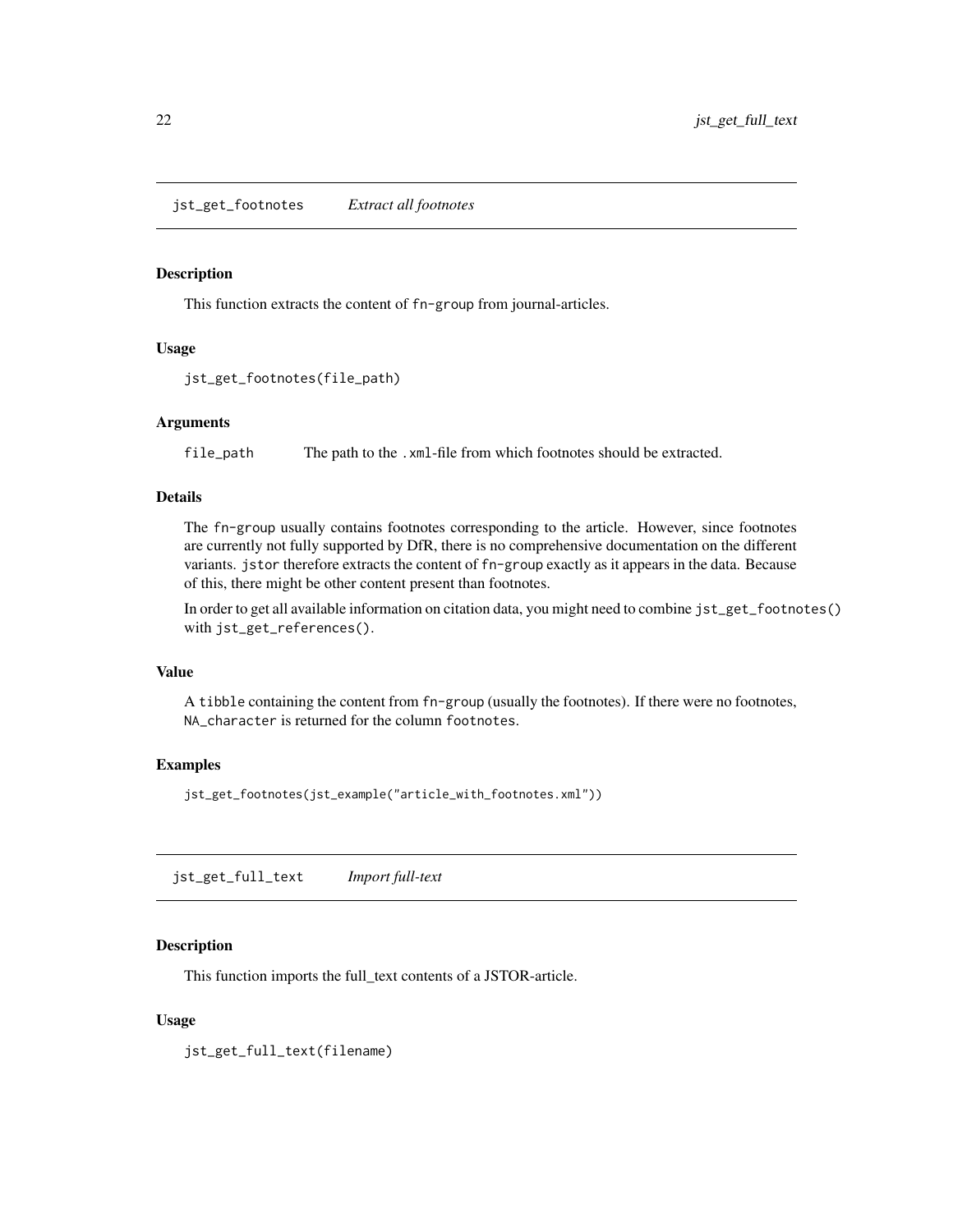## <span id="page-22-0"></span>Arguments

filename The path to the file.

## Value

A tibble, containing the file-path as id, the full content of the file, and the encoding which was used to read it.

jst\_get\_journal\_overview

*Get table with information on journals*

#### Description

Download most recent or display cached version of data on journals.

#### Usage

```
jst_get_journal_overview(most_recent = FALSE, quiet = FALSE)
```
## Arguments

| most recent | Should the most recent version be downloaded from DfR? (Currently disabled<br>due to changes on the JSTOR-servers). |
|-------------|---------------------------------------------------------------------------------------------------------------------|
| auiet       | Should status messages about the download be printed?                                                               |

## Details

When analysing your sample of articles from DfR, it might be helpful to have some context about the journals in your sample. This function provides a tibble with various information like the full name of the journal, the short version of the name (sometimes referred to as JCODE), dates on where the first and last (available) issues were published, etc.

The data on journals might change. Therefore this function provides two sources of data: a cached version which gets updated with every release, and the ability to pull the most recent version directly from DfR (this had to be temporarily disabled.)

The cached version was updated on 2018-09-27.

## Value

A tibble with various information about journals.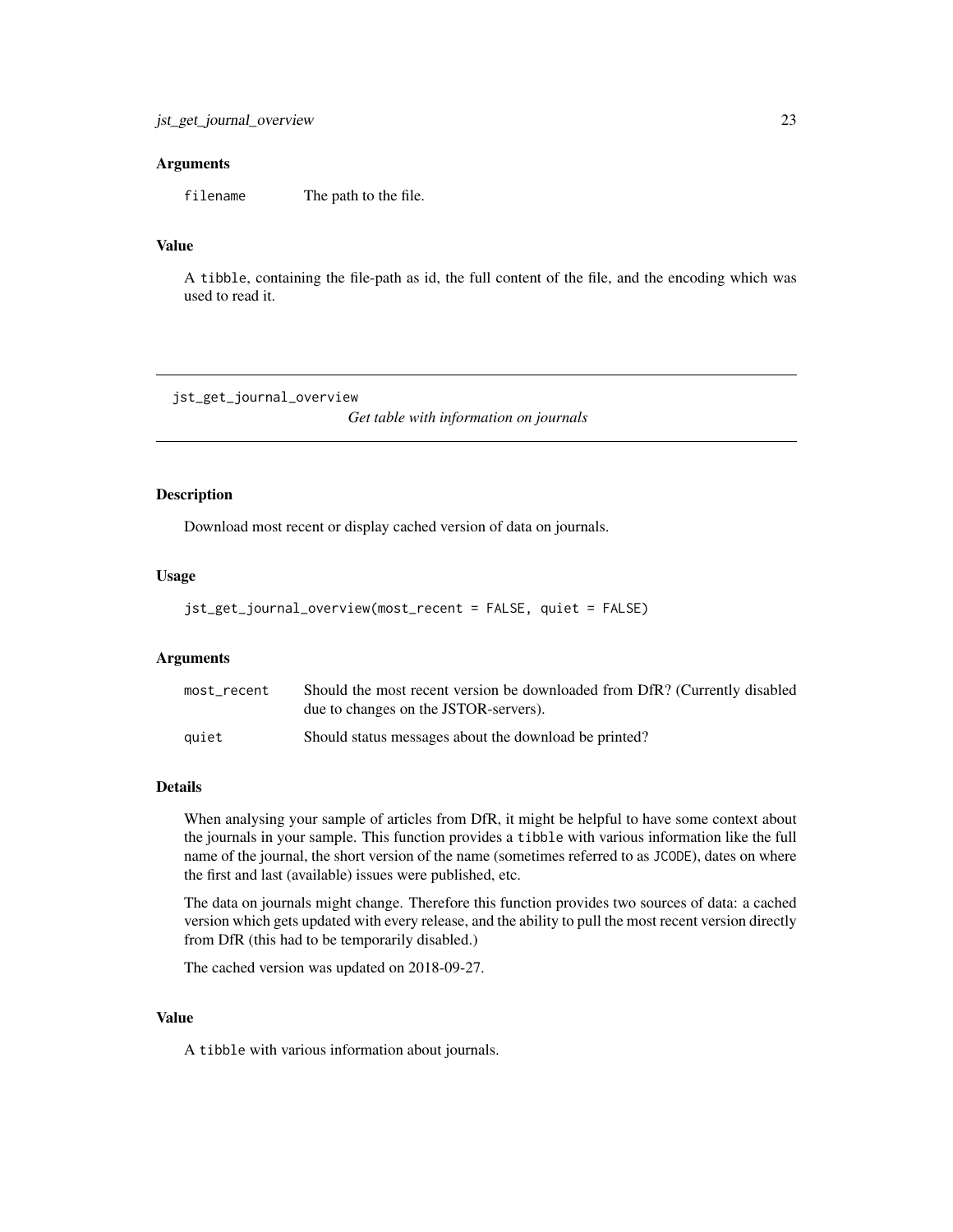## Examples

```
# use the function without arguments to get a tibble from disk
jst_get_journal_overview()
## Not run:
# download the most recent version from DfR
jst_get_journal_overview(most_recent = TRUE)
```
## End(Not run)

<span id="page-23-1"></span>jst\_get\_ngram *Read ngram data*

## Description

Read in data on ngrams via [readr::read\\_tsv.](#page-0-0)

## Usage

```
jst_get_ngram(file)
```
## Arguments

file A path to a file or a zip location from [jst\\_subset\\_ngrams\(\)](#page-29-2).

## Details

This function is mainly useful when it is used in together with [jst\\_import\\_zip,](#page-26-2) where you can use it to specify reading in ngram data.

## Value

A [tibble::tibble](#page-0-0) with two columns:

- *ngram*: the ngram term (unigram, bigram, trigram)
- *n*: an integer for the number of times the term occurred in the original file

<span id="page-23-0"></span>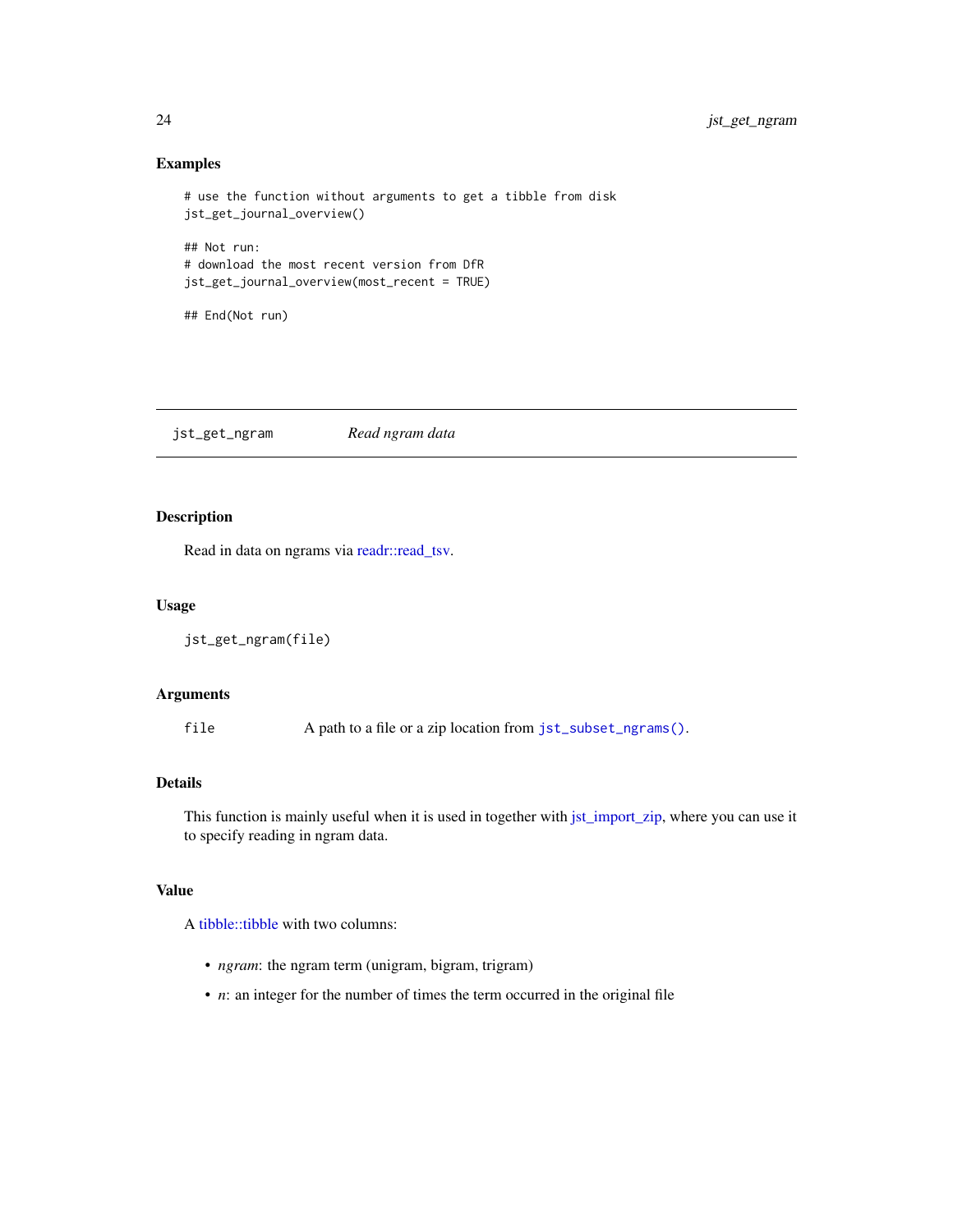<span id="page-24-0"></span>This function extracts the content of ref-list from the xml-file.

## Usage

```
jst_get_references(file_path, parse_refs = F)
```
## Arguments

| file_path  | The path to the .xml-file from which references should be extracted. |
|------------|----------------------------------------------------------------------|
| parse refs | Should references be parsed, if available?                           |

## Details

This content may contain references or endnotes, depending on how the article used citations. Since references are currently not fully supported by DfR, there is no comprehensive documentation on the different variants. jstor therefore extracts the content of ref-list exactly as it appears in the data. Because of this, there might be other content present than references.

In order to get all available information on citation data, you might need to combine jst\_get\_references() with jst\_get\_footnotes().

For newer xml-files, there would be the option to extract single elements like authors, title or date of the source, but this is not yet implemented.

In general, the implementation is not as fast as  $jst\_get\_article()$  - articles with many references slow the process down.

#### Value

A tibble with the following columns:

- file\_name: the identifier for the article the references come from.
- ref\_title: the title of the references sections.
- ref\_authors: a string of authors. Several authors are separated with ;.
- ref\_editors: a string of editors, if available.
- ref\_collab: a field that may contain information on the authors, if authors are not available.
- ref\_item\_title: the title of the cited entry. For books this is often empty, with the title being in ref\_source.
- ref\_year: a year, often the article's publication year, but not always.
- ref\_source: the source of the cited entry. For books often the title of the book, for articles the publisher of the journal.
- ref\_volume: the volume of the journal article.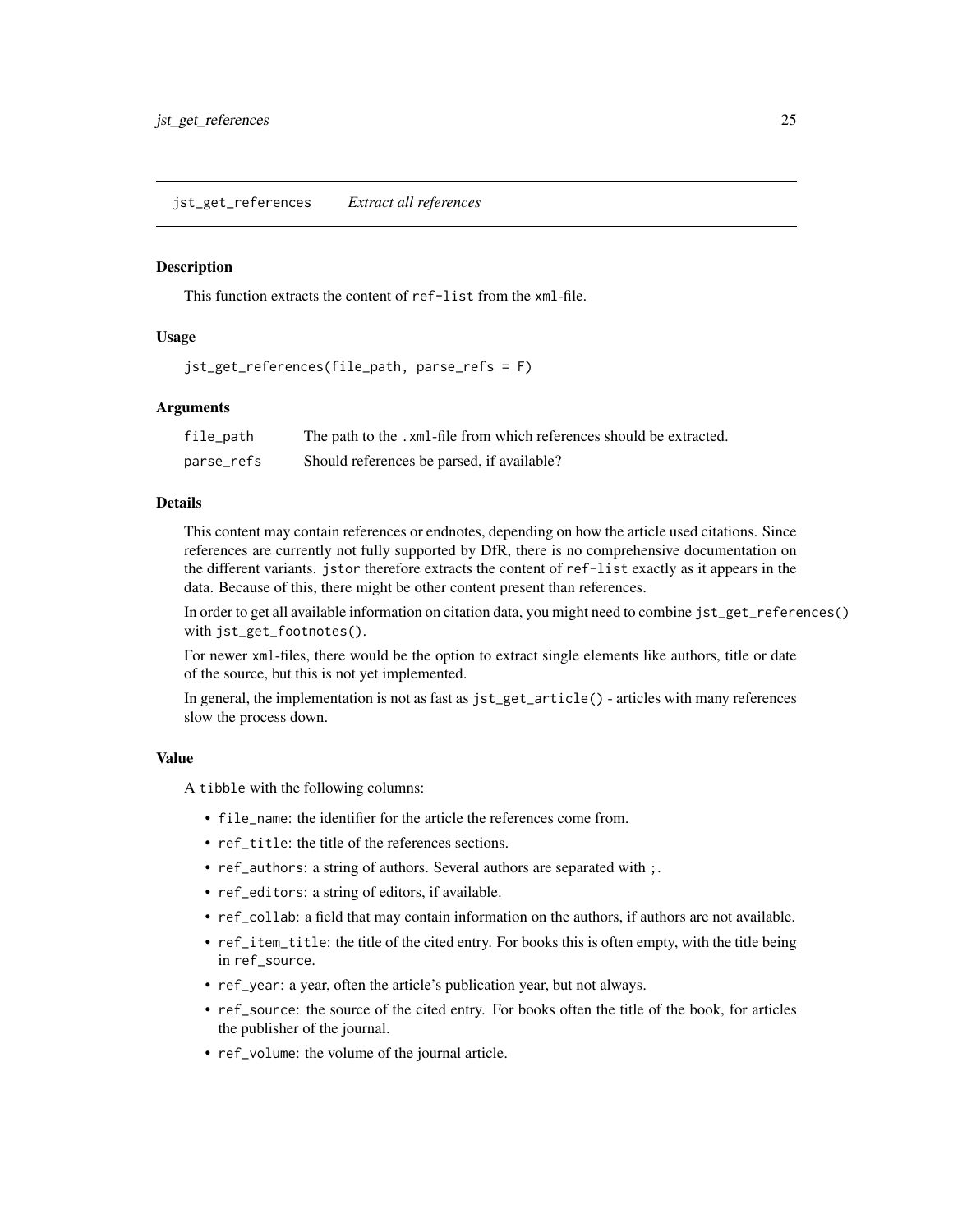- ref\_first\_page: the first page of the article/chapter.
- ref\_last\_page: the last page of the article/chapter.
- ref\_publisher: For books the publisher, for articles often missing.
- ref\_publication\_type: Known types: book, journal, web, other.
- ref\_unparsed: The full references entry in unparsed form.

## Examples

```
jst_get_references(jst_example("article_with_references.xml"))
```

```
# import parsed references
jst_get_references(
 jst_example("parsed_references.xml"),
 parse_refs = TRUE
)
```
<span id="page-25-1"></span>jst\_get\_total\_pages *Calculate total pages*

#### **Description**

This function is a simple helper to calculate the total number of pages of an article.

#### Usage

```
jst_get_total_pages(first_page, last_page, page_range, quietly = FALSE)
```
## **Arguments**

| first_page | The first page of an article (numeric).                                                                                                                       |
|------------|---------------------------------------------------------------------------------------------------------------------------------------------------------------|
| last_page  | The last page of an article (numeric).                                                                                                                        |
| page_range | The page range of an article (character).                                                                                                                     |
| quietly    | Sometimes page ranges contain roman numerals like xiv. These are not recog-<br>nized, return NA and raise a warning. If set to TRUE, this warning not raised. |

### Details

This function deals with four cases:

- if all three arguments are missing, NA is returned.
- if page\_range is supplied, the number of pages is calculated from it.
- if only the first page is supplied, NA is returned.
- if first and last page are supplied, the number of pages is calculated as last\_page first\_page + 1.

The algorithm to parse page ranges works as follows: A typical page range is 1-10, 200 where the article starts at page 1, ends at page 10, and has an erratum at page 200. For this case, the range is calculated as range + single\_page, as in( $10 - 1 + 1$ ) + 1 = 11. Sometimes multiple ranges are given:  $1-10$ ,  $11-20$ . For those cases all ranges are summed:  $(10 - 1 + 1) + (20 - 11 + 1) = 20$ . Another specification for multiple ranges is 1-10+11-20, which is treated similarly.

<span id="page-25-0"></span>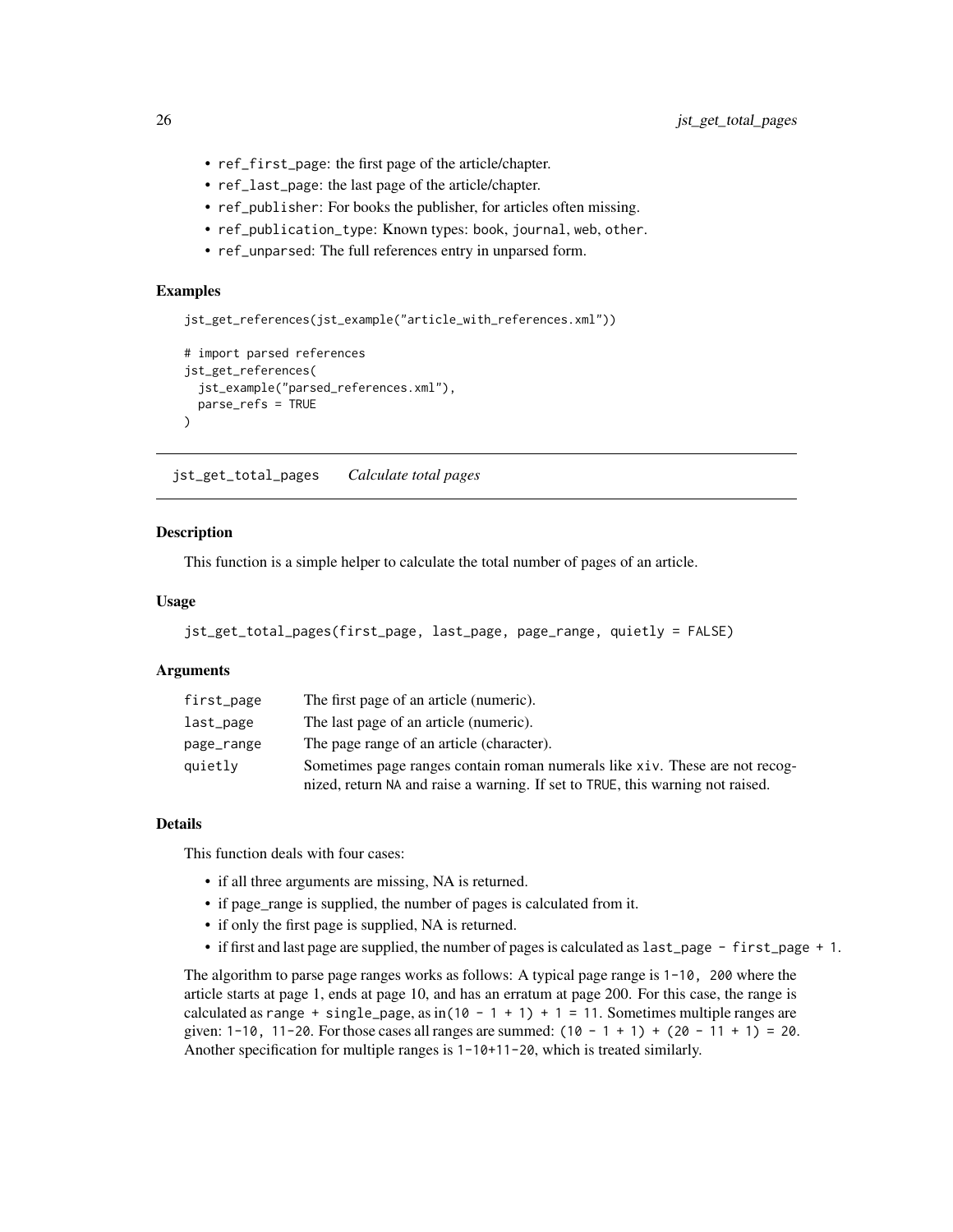## <span id="page-26-0"></span>jst\_import 27

## Value

A vector with the calculated total pages.

## Examples

```
# calculate pages from first and last page
first_pages <- sample(30:50, 10)
last_pages <- first_pages + sample(5:20, 10)
page_ranges <- rep(NA_character_, 10)
jst_get_total_pages(first_pages, last_pages, page_ranges)
# get pages from page range
jst_get_total_pages(NA_real_, NA_real_, "51 - 70")
jst_get_total_pages(NA_real_, NA_real_, "51 - 70, 350")
jst_get_total_pages(NA_real_, NA_real_, "350, 51 - 70")
jst_get_total_pages(NA_real_, NA_real_, "51 - 70, 80-100")
jst_get_total_pages(NA_real_, NA_real_, "51-70+350")
```
<span id="page-26-1"></span>jst\_import *Wrapper for file import*

## <span id="page-26-2"></span>Description

This function applies an import function to a list of xml-files or a .zip-archive in case of jst\_import\_zip and saves the output in batches of .csv-files to disk.

## Usage

```
jst_import(in_paths, out_file, out_path = NULL, .f, col_names = TRUE,
 n_batches = NULL, files_per_batch = NULL, show_progress = TRUE)
```

```
jst_import_zip(zip_archive, import_spec, out_file, out_path = NULL,
  col_names = TRUE, n_batches = NULL, files_per_batch = NULL,
  show_progress = TRUE, rows = NULL)
```
## Arguments

| in_paths  | A character vector to the xml-files which should be imported                                                                                           |
|-----------|--------------------------------------------------------------------------------------------------------------------------------------------------------|
| out file  | Name of files to export to. Each batch gets appended by an increasing number.                                                                          |
| out_path  | Path to export files to (combined with filename).                                                                                                      |
| $\cdot$ f | Function to use for import. Can be one of jst_get_article, jst_get_authors,<br>jst_get_references, jst_get_footnotes, jst_get_book or jst_get_chapter. |
| col names | Should column names be written to file? Defaults to TRUE.                                                                                              |
| n_batches | Number of batches, defaults to 1.                                                                                                                      |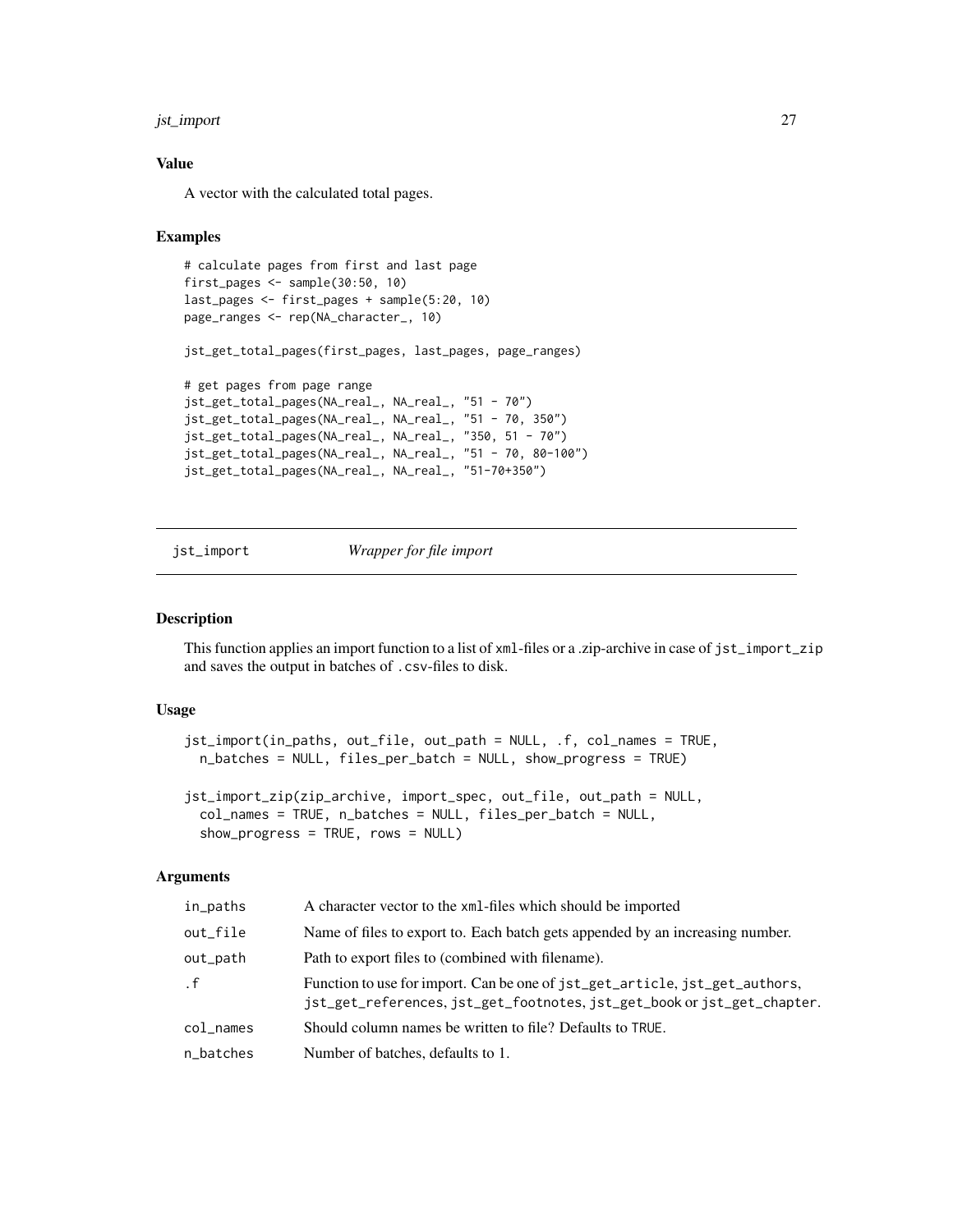<span id="page-27-0"></span>

| files_per_batch |                                                                                                                     |
|-----------------|---------------------------------------------------------------------------------------------------------------------|
|                 | Number of files for each batch. Can be used instead of n_batches, but not in<br>conjunction.                        |
| show_progress   | Displays a progress bar for each batch, if the session is interactive.                                              |
| zip_archive     | A path to a .zip-archive from DfR                                                                                   |
| import_spec     | A specification from jst_define_import for which parts of a .zip-archive should<br>be imported via which functions. |
| rows            | Mainly used for testing, to decrease the number of files which are imported (i.e.<br>$1:100$ ).                     |

#### Details

Along the way, we wrap three functions, which make the process of converting many files easier:

- [purrr::safely\(\)](#page-0-0)
- [furrr::future\\_map\(\)](#page-0-0)
- [readr::write\\_csv\(\)](#page-0-0)

When using one of the find\_ $*$  functions, there should usually be no errors. To avoid the whole computation to fail in the unlikely event that an error occurs, we use safely() which let's us continue the process, and catch the error along the way.

If you have many files to import, you might benefit from executing the function in parallel. We use futures for this to give you maximum flexibility. By default the code is executed sequentially. If you want to run it in parallel, simply call [future::plan\(\)](#page-0-0) with [future::multiprocess\(\)](#page-0-0) as an argument before running jst\_import or jst\_import\_zip.

After importing all files, they are written to disk with [readr::write\\_csv\(\)](#page-0-0).

Since you might run out of memory when importing a large quantity of files, you can split up the files to import into batches. Each batch is being treated separately, therefore for each batch multiple processes from [future::multiprocess\(\)](#page-0-0) are spawned, if you added this plan. For this reason, it is not recommended to have very small batches, as there is an overhead for starting and ending the processes. On the other hand, the batches should not be too large, to not exceed memory limitations. A value of 10000 to 20000 for files\_per\_batch should work fine on most machines. If the session is interactive and show\_progress is TRUE, a progress bar is displayed for each batch.

## Value

Writes .csv-files to disk.

## See Also

[jst\\_combine\\_outputs\(\)](#page-13-1)

## Examples

```
## Not run:
# read from file list --------
# find all files
meta_files <- list.files(pattern = "xml", full.names = T)
```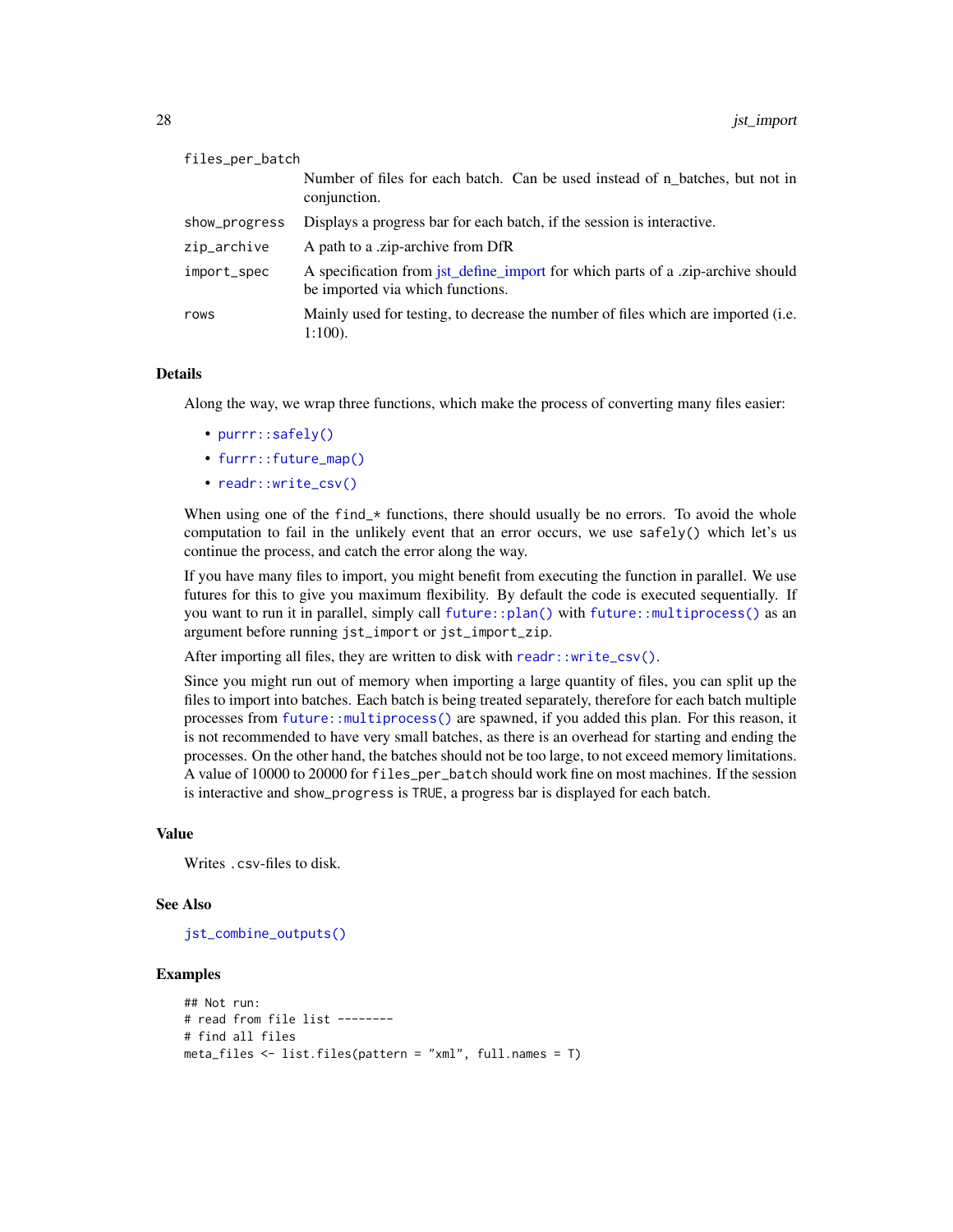```
# import them via `jst_get_article`
jst_import(meta_files, out_file = "imported_metadata", .f = jst_get_article,
           files_per_batch = 25000)
# do the same, but in parallel
library(future)
plan(multiprocess)
jst_import(meta_files, out_file = "imported_metadata", .f = jst_get_article,
           files_per_batch = 25000)
# read from zip archive ------
# define imports
imports <- jst_define_import(article = c(jst_get_article, jst_get_authors))
# convert the files to .csv
jst_import_zip("my_archive.zip", out_file = "my_out_file",
                import_spec = imports)
## End(Not run)
```
jst\_preview\_zip *Preview content of zip files*

#### Description

This function gives you a quick preview about what a .zip-file from DfR contains.

## Usage

```
jst_preview_zip(zip_archive)
```
#### Arguments

zip\_archive A path to a .zip-file from DfR

#### Value

The function returns a tibble with three columns:

- *type*: metadata or some form of ngram
- *meta\_type*: which type of metadata (book\_chapter, journal article, ...)
- *n*: a count for each category

## Examples

jst\_preview\_zip(jst\_example("pseudo\_dfr.zip"))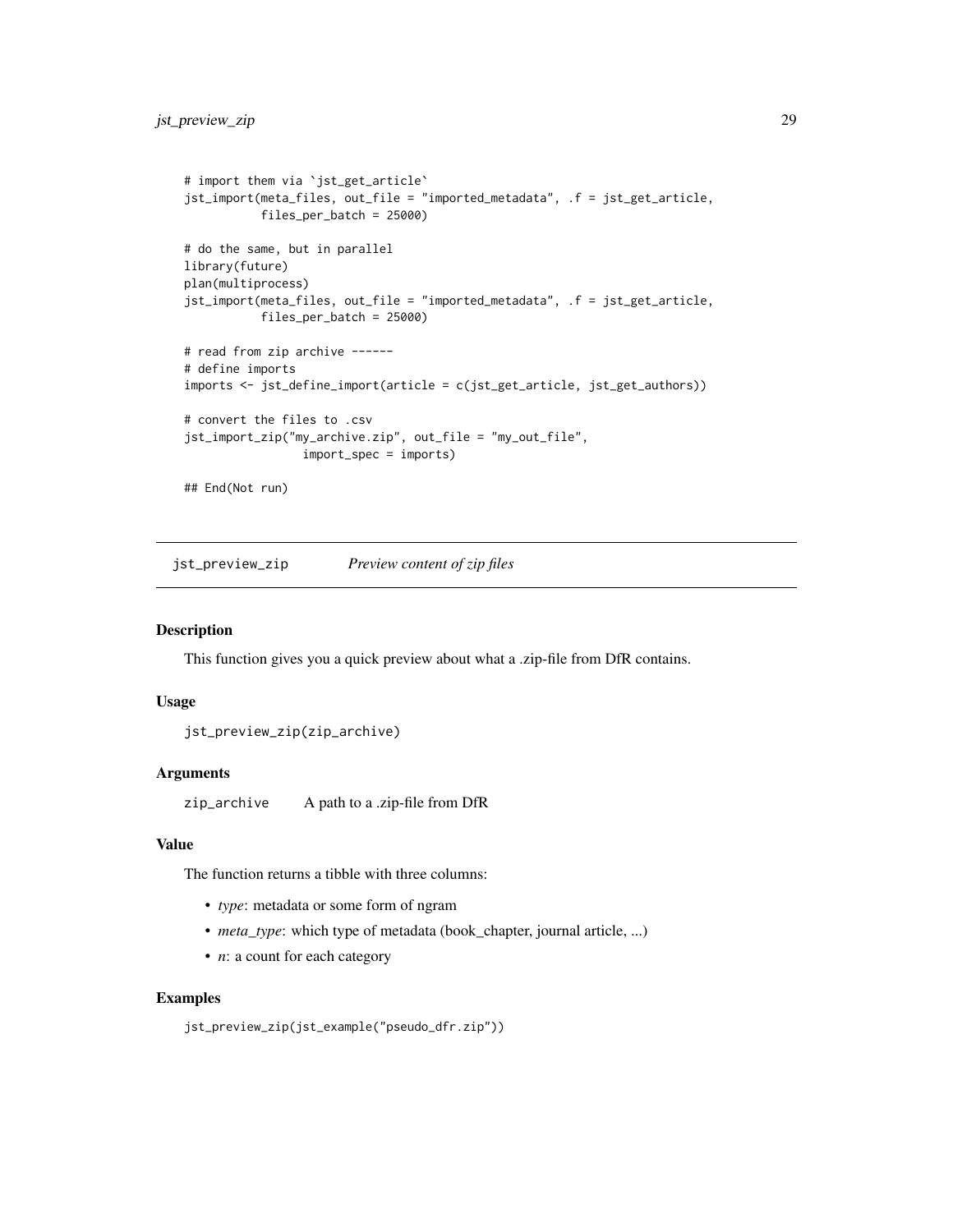<span id="page-29-1"></span><span id="page-29-0"></span>jst\_re\_import *Re-import files*

#### Description

jst\_re\_import() lets you re-import a file which was exported via [jst\\_import\(\)](#page-26-1) or [jst\\_import\\_zip\(\)](#page-26-2).

## Usage

```
jst_re_import(file, warn = TRUE)
```
#### Arguments

| file | A path to a .csv file.                                                |
|------|-----------------------------------------------------------------------|
| warn | Should warnings be emitted, if the type of file cannot be determined? |

## Details

When attempting to re-import, a heuristic is applied. If the file has column names which match the names from any of the find\_ $*$  functions, the file is read with the corresponding specifications. If no column names are recognized, files are recognized based on the number of columns. Since both references and footnotes have only two columns, the first line is inspected for either "Referenc...|Bilbio...|Endnote..." or "Footnote...". In case there is still no match, the file is read with [readr::read\\_csv\(\)](#page-0-0) with guess\_max = 5000 and a warning is raised.

## See Also

[jst\\_combine\\_outputs\(\)](#page-13-1)

<span id="page-29-2"></span>jst\_subset\_ngrams *Define a subset of ngrams*

## Description

This function helps in defining a subset of ngram files which should be imported, since importing all ngrams at once can be very expensive (in terms of cpu and memory).

#### Usage

```
jst_subset_ngrams(zip_archives, ngram_type, selection, by = file_name)
```
#### **Arguments**

| zip_archives | A character vector of one or multiple zip-files.               |
|--------------|----------------------------------------------------------------|
| ngram_type   | One of "ngram1", "ngram2" or "ngram3"                          |
| selection    | A data frame with the articles/books which are to be selected. |
| by           | A column name for matching.                                    |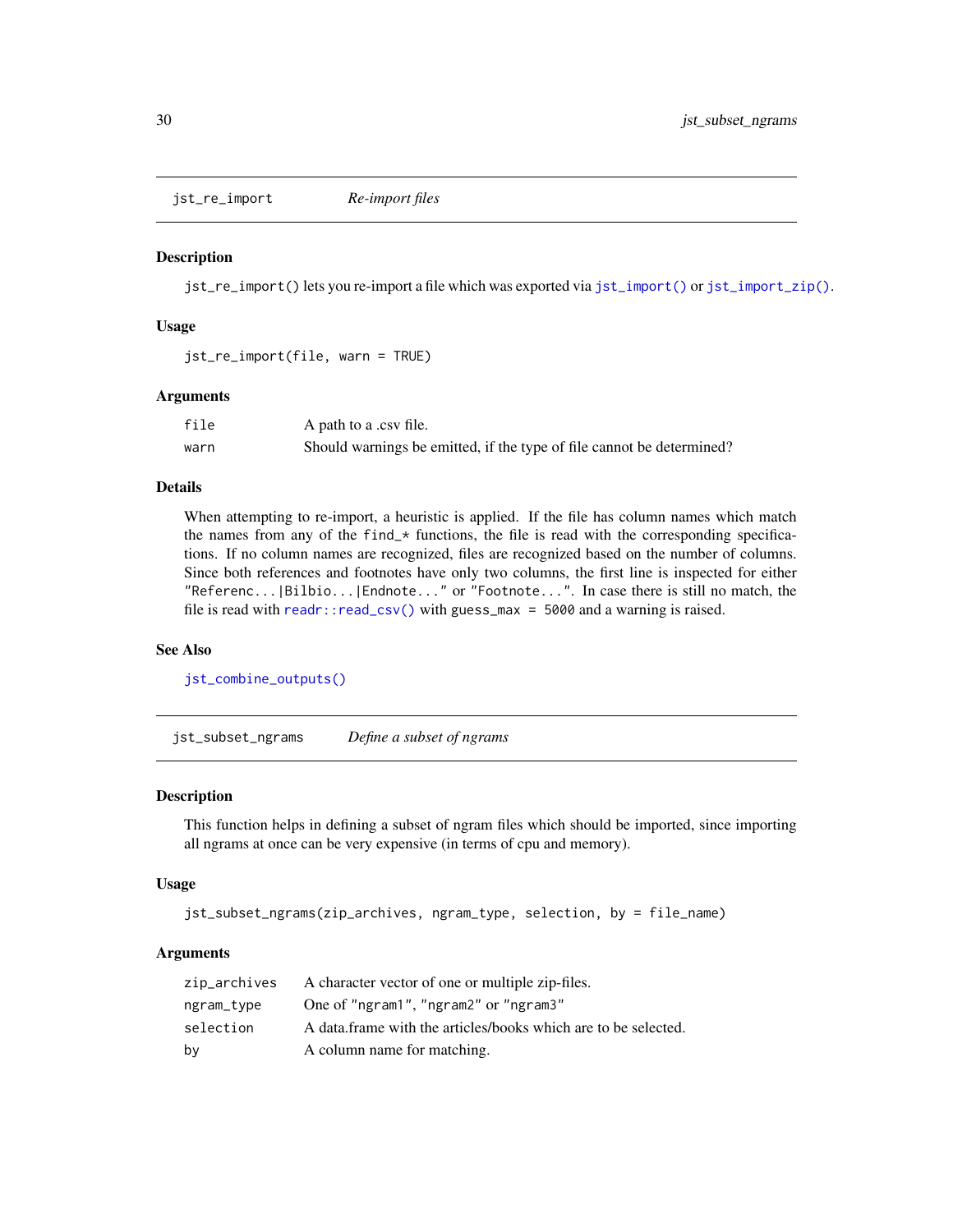## <span id="page-30-0"></span>Value

A list of zip-locations which can be read via [jst\\_get\\_ngram\(\)](#page-23-1).

## Examples

```
# create sample output
tmp <- tempdir()
jst_import_zip(jst_example("pseudo_dfr.zip"),
               import_spec = jst_define_import(book = jst_get_book),
               out_file = "test", out_path = tmp)
# re-import as our selection for which we would like to import ngrams
selection <- jst_re_import(file.path(tmp,
                                     "test_book_chapter_jst_get_book-1.csv"))
# get location of file
zip_loc <- jst_subset_ngrams(jst_example("pseudo_dfr.zip"), "ngram1",
                             selection)
# import ngram
jst_get_ngram(zip_loc[[1]])
```
<span id="page-30-1"></span>jst\_unify\_journal\_id *Unify journal IDs*

## Description

This function is a simple wrapper to unify journal ids.

## Usage

```
jst_unify_journal_id(meta_data, remove_cols = TRUE)
```
## Arguments

| meta data   | Data which was processed via jst_get_article().        |
|-------------|--------------------------------------------------------|
| remove_cols | Should the original columns be removed after unifying? |

#### Details

Date on journal ids can be found in three columns: journal\_pub\_id, journal\_jcode and journal\_doi. From my experience, most of the time the relevant dat ais present in journal\_pub\_id or journal\_jcode, with journal\_jcode being to most common identifier. This function takes the value from journal\_pub\_id, and if it is missing, that from journal\_jcode. journal\_doi is currently disregarded.

## Value

A modified tibble. A modified tibble.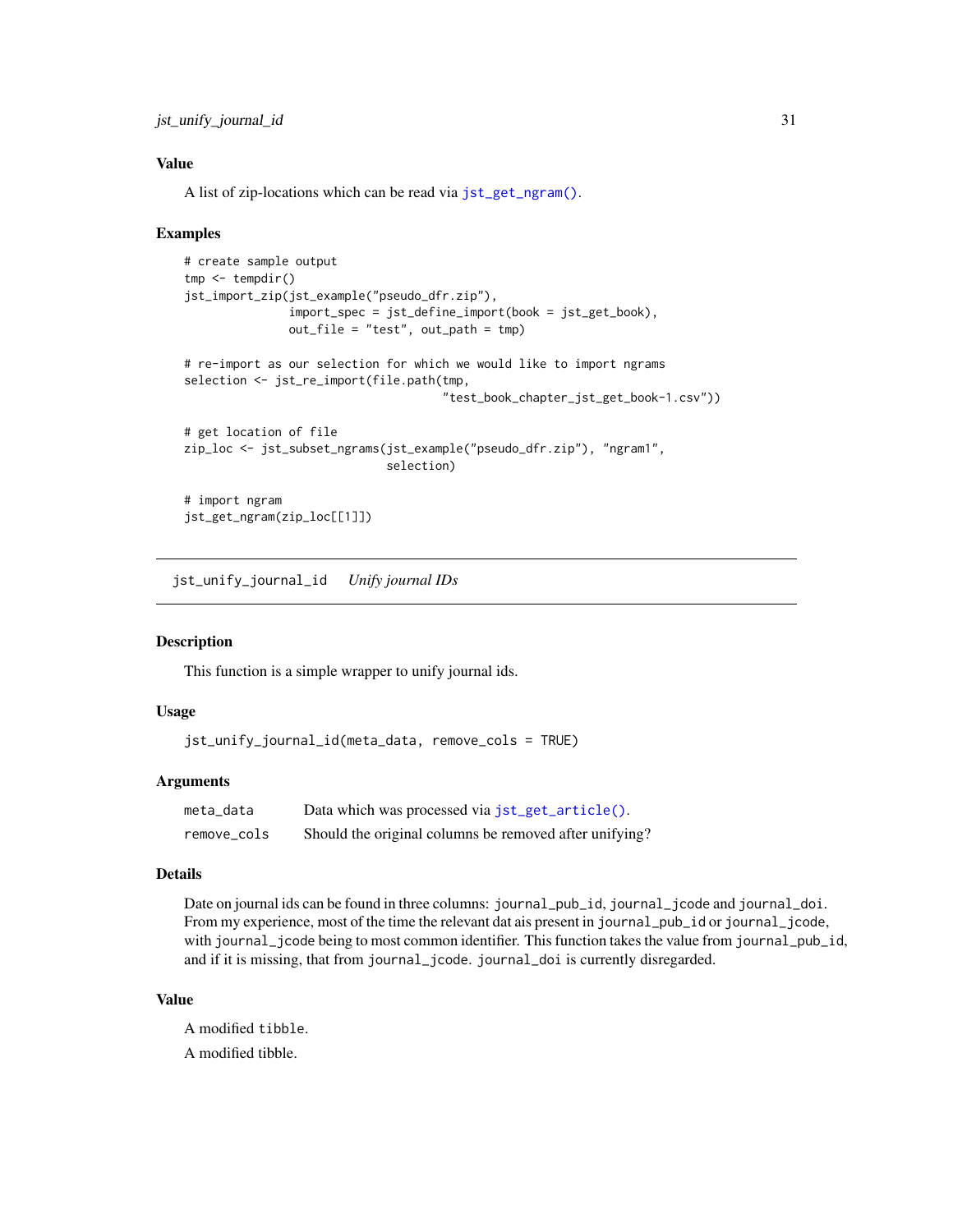## Examples

```
article <- jst_get_article(jst_example("article_with_references.xml"))
jst_unify_journal_id(article)
# per default, original columns with data on the journal are removed
library(dplyr)
jst_unify_journal_id(article) %>%
 select(contains("journal")) %>%
 names()
# you can keep them by setting `remove_cols` to `FALSE`
jst_unify_journal_id(article, remove_cols = FALSE) %>%
 select(contains("journal")) %>%
 names()
```
read\_full\_text *Defunct: Import full-text*

## Description

This function will be removed in the next release. Please use jst\_get\_full\_text() instead.

## Usage

```
read_full_text(filename)
```
## Arguments

filename The path to the file.

## Details

This function imports the full\_text contents of a JSTOR-article.

## Value

A tibble, containing the file-path as id, the full content of the file, and the encoding which was used to read it.

<span id="page-31-0"></span>